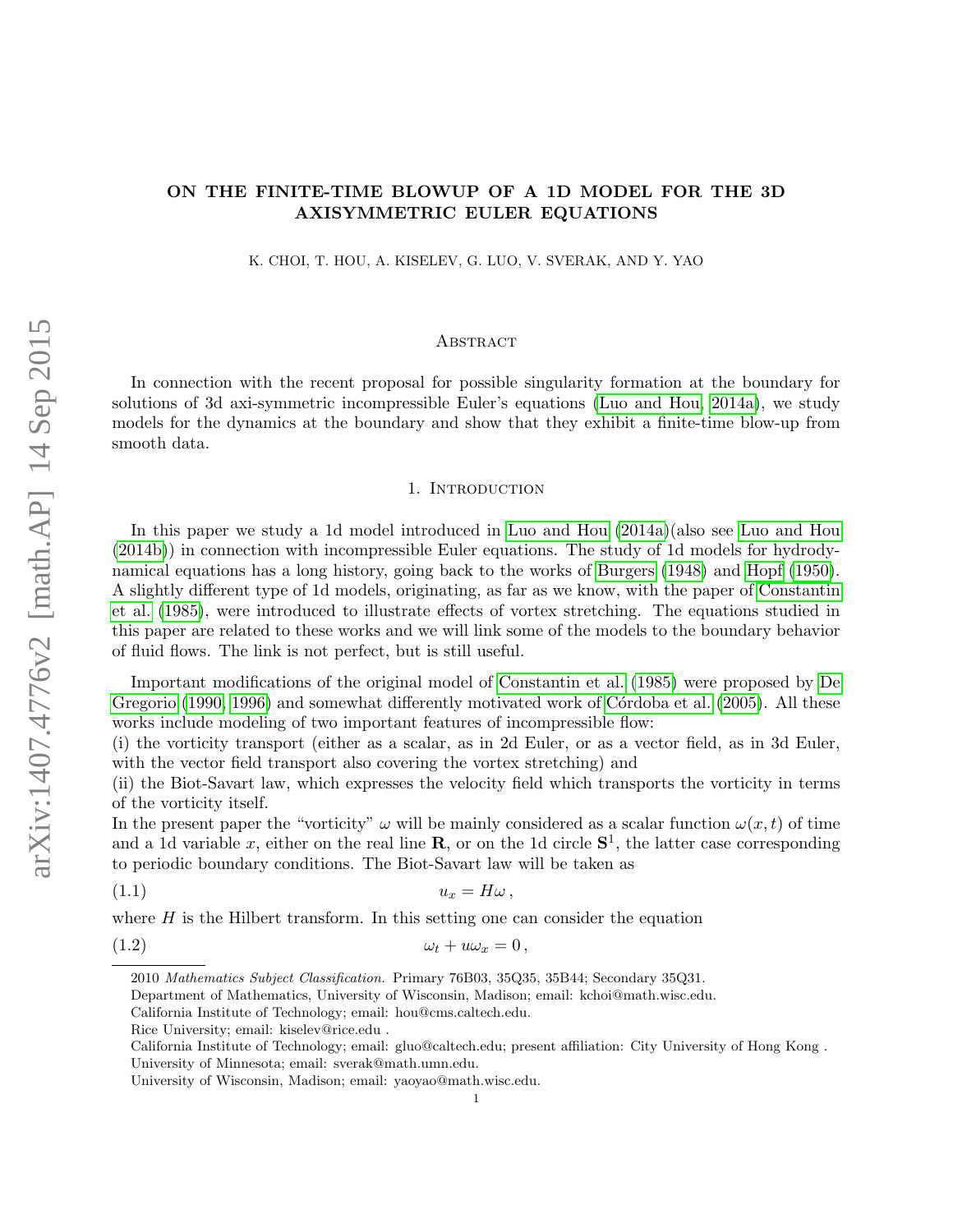which has many properties similar to the 2d Euler. We will see below that a natural (approximate) interpretation of this model is in terms of the dynamics at the boundary for the full 2d Euler flows in smooth domains with boundaries.

Model  $(1.2)$ ,  $(1.1)$  is not studied in the works mentioned above. However, one can prove that it shares many properties with the 2d Euler equation, including the global existence and uniqueness of solutions (in suitable classes) for  $L^{\infty}$  initial data, as in [Yudovich \(1963\)](#page-21-0), and the double exponential growth of  $\omega_x$  for certain smooth data, similar to [Kiselev and Sverak \(2014\)](#page-20-8). These topics will be addressed elsewhere. Here we will focus on singularity formation for natural extensions of the "2d Euler model", which in some sense take us from 2d Euler to 3d axi-symmetric Euler with swirl or 2d Boussinesq.

In Córdoba et al. (2005) the Biot-Savart law is taken as

$$
(1.3) \t\t u = H\omega.
$$

With this Biot-Savart law, equation [\(1.2\)](#page-0-0) is more akin to the surface quasi-geostrophic (SQG) which was proposed as a model for 3d Euler in [Constantin et al. \(1994\)](#page-20-9), under a slightly different terminology. While the singularity formation for the SQG equation remains open, it was shown in Córdoba et al. (2005) that the 1d model can develop a singularity from smooth initial data in finite time.

In [De Gregorio \(1990,](#page-20-5) [1996\)](#page-20-6), the Biot-Savart law is taken as in [\(1.1\)](#page-0-1), but the vorticity is considered as a vector field  $\omega(x,t) \frac{\partial}{\partial x}$ , and transported by the velocity field  $u(x,t)$  as such (similarly to what we have for 3d Euler), with the transport equation given by

<span id="page-1-1"></span>
$$
(1.4) \t\t\t\t\t\omega_t + u\omega_x = u_x\omega.
$$

We can also write it in terms of the usual Lie bracket for vector fields as

<span id="page-1-0"></span>
$$
\omega_t + [u, \omega] = 0,
$$

just as the 3d Euler. It appears that the question of global existence of smooth solutions for smooth initial data for the 1d model  $(1.5)$  with  $(1.1)$  is open. A generalization of the model  $(1.4)$ was studied in [Okamoto et al. \(2008\)](#page-21-1) and also in Castro and Córdoba (2010), see the table below.

As pointed out in [De Gregorio \(1990\)](#page-20-5), the model considered in [Constantin et](#page-20-4) al. [\(1985\)](#page-20-4) can be written as

(1.6) ω<sup>t</sup> = uxω ,

with the Biot-Savart law  $(1.1)$ , which is of course the same as  $(1.4)$  without the "transport term" (in the scalar sense)  $u\omega_x$ . As shown by [Constantin et al. \(1985\)](#page-20-4), this model can blow up in finite time from smooth data.

In this paper we will mostly study the model obtained from [\(1.1\)](#page-0-1) and [\(1.2\)](#page-0-0) by adding an additional variable  $\theta = \theta(x, t)$  (which can be thought of as temperature in the 2d Boussinesq context or the square of the swirl component  $u^{\theta}$  of the velocity field in the 3d axi-symmetric case) and considering equations

<span id="page-1-2"></span>
$$
(1.7a) \t\t \t\t \omega_t + u\omega_x = \theta_x ,
$$

$$
\theta_t + u\theta_x = 0.
$$

A discussion of connections to 3d axi-symmetric Euler flows with swirl, or 2d Boussinesq flows is included in the next section. Aspects of the model have been discussed in [Hou and Luo \(2013\)](#page-20-11)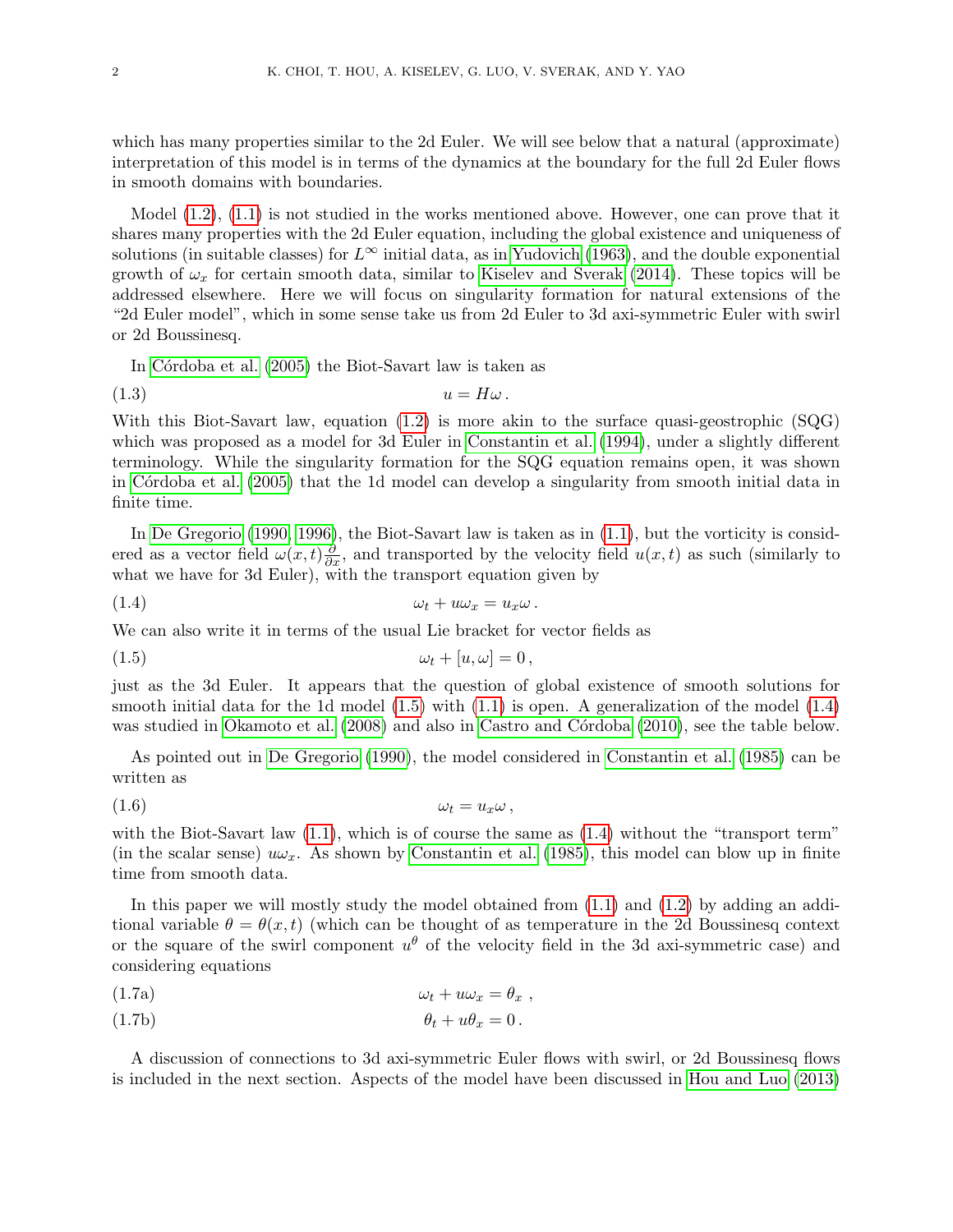and we will refer to the model as the HL-model. One of our main results is that this model can exhibit finite-time blow-up from smooth initial data.

In addition to this model, we will also discuss its variant where the Biot-Savart law [\(1.1\)](#page-0-1) is replaced by a simplified version which still captures important features of [\(1.1\)](#page-0-1) in the situation when  $\omega(x, t)$  is odd in x:

(1.8) 
$$
u(x) \sim -x \int_x^\infty \frac{\omega(y)}{y} dy.
$$

This model was studied by [\(Choi et al., 2015\)](#page-20-12), and we will refer to it as the CKY-model.

Our proof of finite time blow up for the CKY-model relies on the local aspect still present in the simplified Biot-Savart law - namely, that  $(u(x)/x)_x = \omega(x)/x$ . This observation allows us to construct an entropy-like functional to capture the blow up. The proof of finite time blow up for the full HL-model is subtler, as the Biot-Savart law is now fully nonlocal. The proof is based, at heart, on a non-trivial and not readily evident sign definite estimate for certain quadratic forms associated with the solution. These estimates are novel and intriguing to us, as they provide a blueprint of what one might have to look for in order to understand the full three dimensional dynamics.

We summarize the above discussion in a table.

| model                          | Biot-Savart law                                      | dynamical equations                                                                                    | regularity of the solutions<br>of the model |
|--------------------------------|------------------------------------------------------|--------------------------------------------------------------------------------------------------------|---------------------------------------------|
| 2d Euler analogy               | $u_x = H\omega$                                      | $\omega_t + u \omega_x = 0$                                                                            | unique global solutions                     |
| De Gregorio $(1990)$ ,         | $u_x = H\omega$                                      | $\omega_t + u\omega_x = u_x\omega$                                                                     | global existence and regu-                  |
| 3d Euler analogy               |                                                      |                                                                                                        | larity unknown                              |
| Constantin et al. (1985),      | $u_x = H\omega$                                      | $\omega_t = u_x \omega$                                                                                | finite-time blow-up                         |
| analogy of vortex stretching   |                                                      |                                                                                                        | from smooth data                            |
| without transport term         |                                                      |                                                                                                        |                                             |
| Okamoto et al. (2008),         | $u_x = H\omega$                                      | $\omega_t + au\omega_x = u_x\omega$                                                                    | finite-time blowup<br>when                  |
| a generalized model            |                                                      |                                                                                                        | $a < 0$ , Castro and Córdoba                |
|                                |                                                      |                                                                                                        | (2010)                                      |
| Córdoba et al. $(2005)$ ,      | $u = H\omega$                                        | $\omega_t + u \omega_x = 0$                                                                            | finite-time blow-up                         |
| SQG analogy                    |                                                      |                                                                                                        | from smooth data                            |
|                                |                                                      |                                                                                                        |                                             |
| HL-model, Hou and Luo (2013),  | $u_x = H\omega$                                      | $\begin{array}{rcl}\n\omega_t + u\omega_x & = & \theta_x \\ \theta_t + u\theta_x & = & 0\n\end{array}$ | finite time blow-up from                    |
| 2d Boussinesq/3d axi-symmetric |                                                      |                                                                                                        | smooth data, the main                       |
| Euler analogy                  |                                                      |                                                                                                        | new result of this paper                    |
|                                |                                                      |                                                                                                        |                                             |
| CKY-model, Choi et al. (2015), | $u(x) = -x \int_{x}^{\infty} \frac{\omega(y)}{y} dy$ | $\begin{array}{rcl}\n\omega_t + u\omega_x & = & \theta_x \\ \theta_t + u\theta_x & = & 0\n\end{array}$ | finite-time blow-up                         |
| simplified HL-model            |                                                      |                                                                                                        | from smooth data                            |

#### 2. Motivation for the models

In [Luo and Hou \(2014a\)](#page-20-0) the authors study 3d axi-symmetric flow of incompressible Euler's equation with roughly the following initial configuration: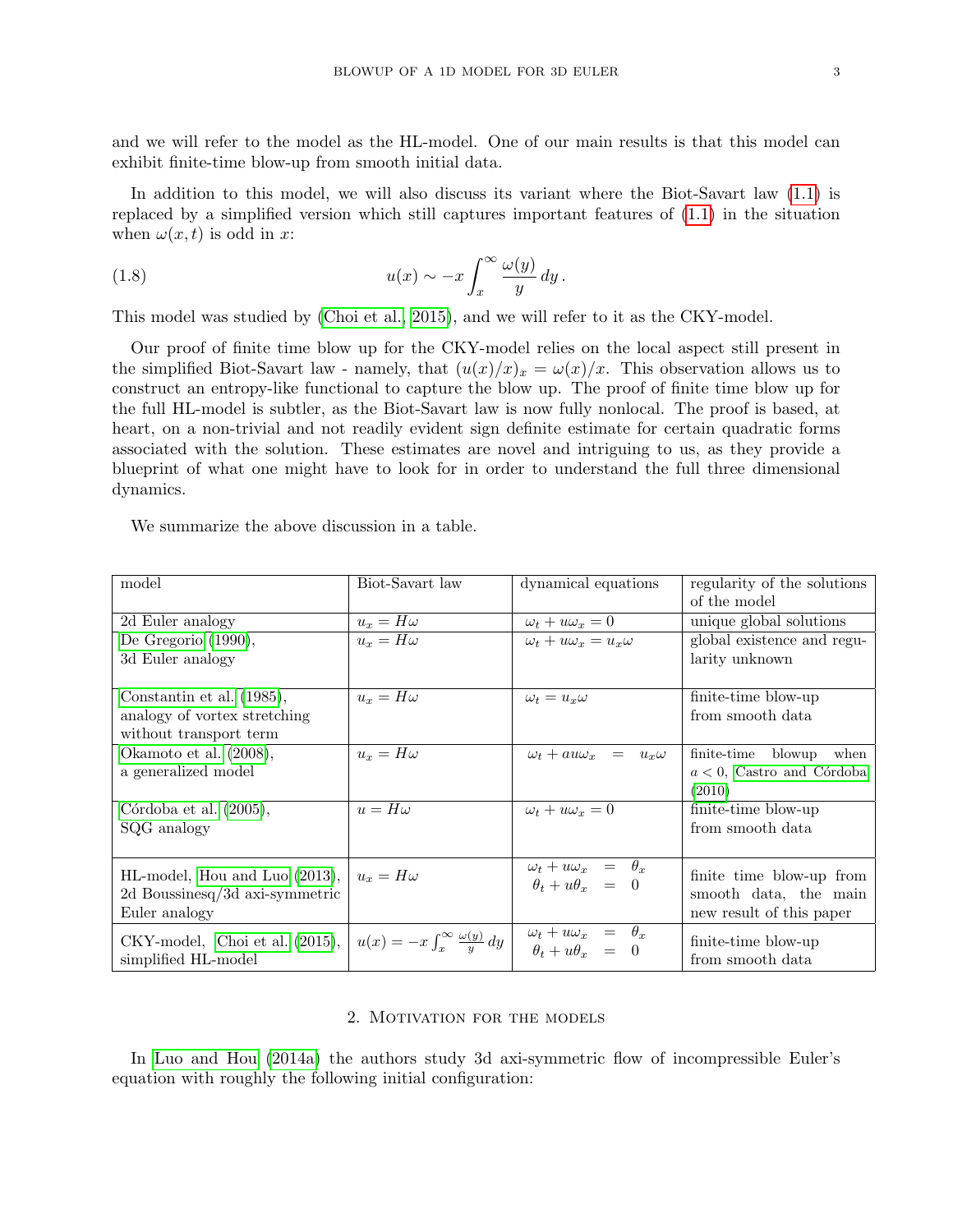

In accordance with principles governing the so-called "secondary flows", [\(Prandtl, 1952\)](#page-21-2), see also the paper by [Einstein \(1926\)](#page-20-13), the initial condition leads to the following (schematic) picture in the  $xz$ –plane, in which we also indicate the point where a conceivable finite-time singularity (or at least an extremely strong growth of vorticity) is observed numerically. The singularity was not predicted by the classics, who were mostly concerned with slightly viscous flows. In the presence of viscosity the scenario of singularity formation discussed here can be ruled out, due to well-known regularity criteria for the Navier-Stokes equations near boundaries, such as [Seregin \(2002\)](#page-21-3) or [Gustafson et al.](#page-20-14) [\(2006\)](#page-20-14).



<span id="page-3-0"></span>One of the standard forms of the axi-symmetric Euler equations in the usual cylindrical coordinates  $(r, \theta, z)$  is

(2.1a) 
$$
\left(\frac{\omega^{\theta}}{r}\right)_{t} + u^{r} \left(\frac{\omega^{\theta}}{r}\right)_{r} + u^{z} \left(\frac{\omega^{\theta}}{r}\right)_{z} = \left(\frac{(u^{\theta})^{2}}{r^{2}}\right)_{z}
$$

(2.1b) 
$$
(ru^{\theta})_{t} + u^{r}(ru^{\theta})_{r} + u^{z}(ru^{\theta})_{z} = 0,
$$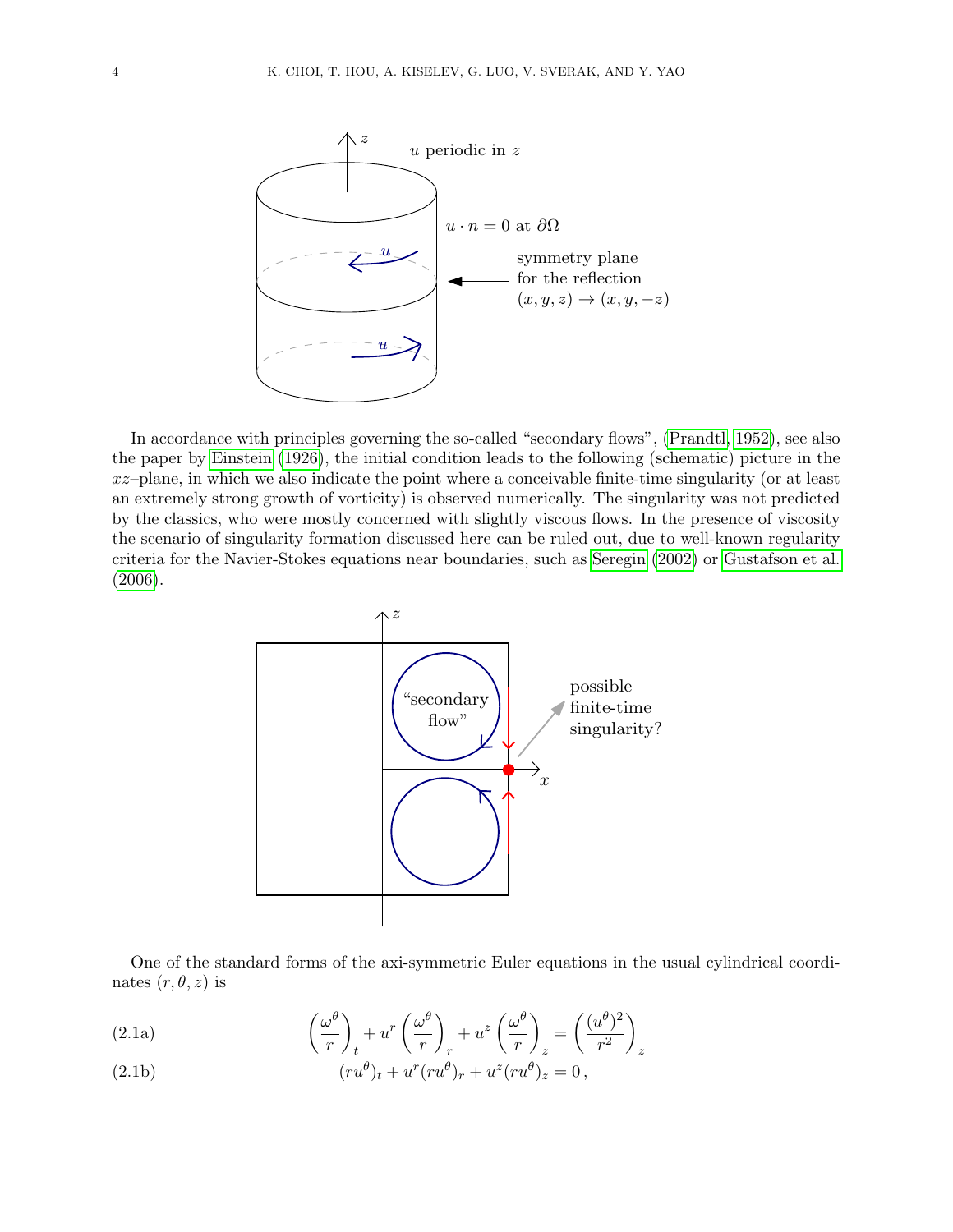with the understanding that  $u^r, u^z$  are given from  $\omega^{\theta}$  via the Biot-Savart law (which follows from the equations curl  $u = \omega$ , div  $u = 0$ , together with the boundary condition  $u \cdot n = 0$  and suitable decay at  $\infty$  or, respectively, periodicity in z). See e.g. [Majda and Bertozzi \(2002\)](#page-20-15) for more details. We will link these equations to the system [\(1.7\)](#page-1-2).

<span id="page-4-0"></span>A somewhat similar scenario can be considered for the 2d Boussinesq system in a half-space  $\Omega = \{(x, y) \in \mathbf{R} \times (0, \infty)\}\$  (or in a flat half-cylinder  $\Omega = \mathbf{S}^1 \times (0, \infty)$ ), which we will write in the vorticity form:

(2.2a) 
$$
\omega_t + u^x \omega_x + u^y \omega_y = \theta_x
$$

(2.2b) 
$$
\theta_t + u^x \theta_x + u^y \theta_y = 0.
$$

Here  $u = (u^x, u^y)$  is obtained from  $\omega$  by the usual Biot-Savart law (which follows from the equations curl  $u = \omega$ , div  $u = 0$ , the boundary condition  $u \cdot n = 0$  at  $\partial\Omega$  and/or suitable decay at  $\infty$ ), and  $\theta$ represents the fluid temperature.

It is well-known that this system has properties similar to the axi-symmetric Euler, at least away from the rotation axis, with  $\theta$  playing the role of the square of the swirl component  $u^{\theta}$  (in standard cylindrical coordinates) of the velocity field  $u$ . For the purpose of the comparison with the axi-symmetric flow, the last picture should be rotated by  $\pi/2$ , after which it resembles the picture relevant for [\(2.2\)](#page-4-0):



possible finite-time singularity?

We see that both in the 3d axi-symmetric case and the 2d Boussinesq the best chance for possible singularity formation seems to be at the points of symmetry at the boundary, and this is where we will focus our attention.

Note that [\(2.2\)](#page-4-0) restricts well to the boundary  $\{(x, y), y = 0\}$ , which can be identified with the real line. At the boundary we can write with slight abuse of notation  $u \sim (u(x), 0)$ , and we see that the system would close (as a system on the real line) if we could express the boundary velocity  $u(x)$  via the restriction of  $\omega$  to the boundary.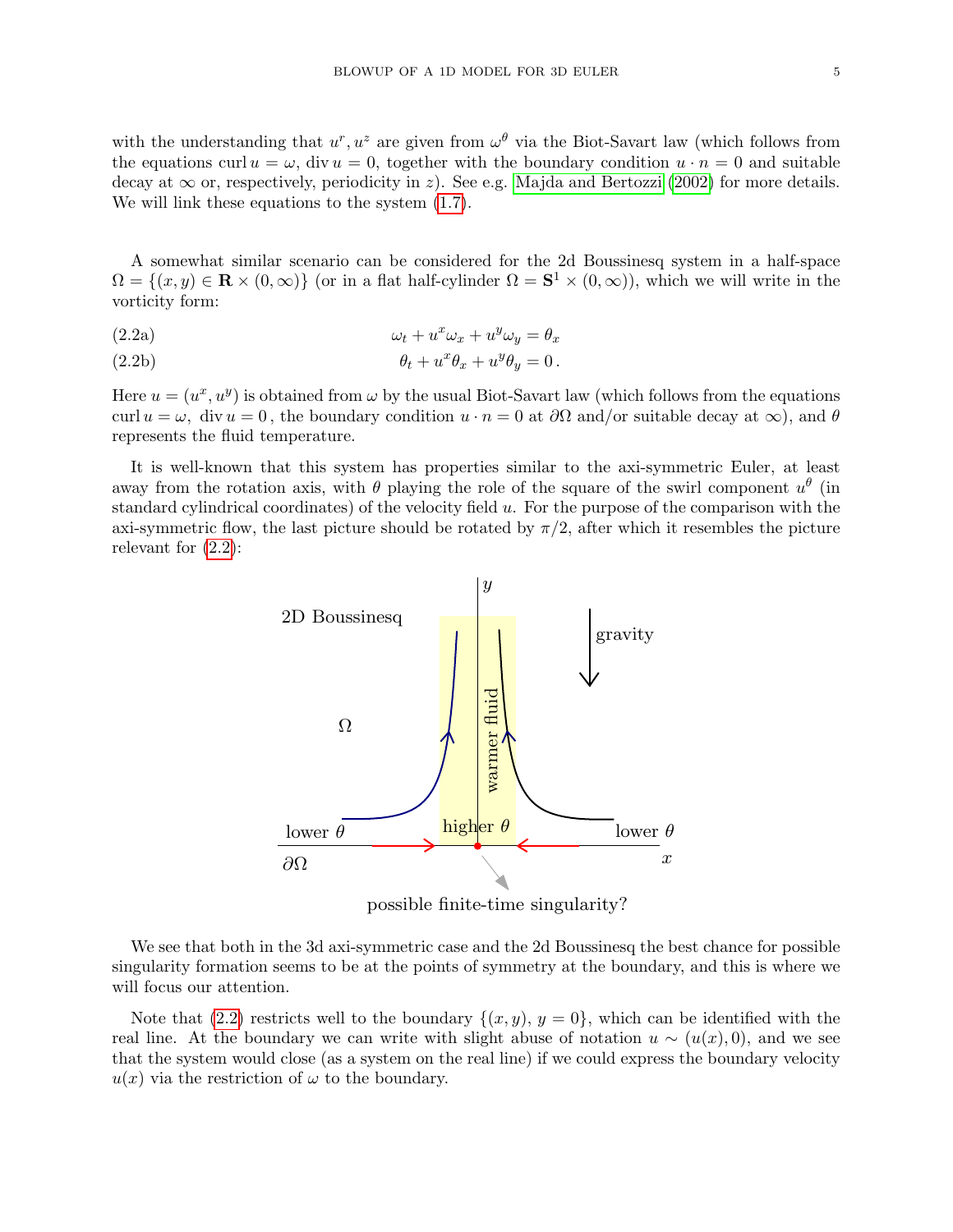Similar considerations apply to  $(2.1)$  when we restrict the equations to the boundary of  $\Omega$  given by, say,  $r = 1$ . The restricted equations will look the same as the restricted Boussinesq equations, after the identifications  $x \leftrightarrow z$ ,  $\theta \leftrightarrow (u^{\theta})^2$ ,  $\omega \leftrightarrow \omega^{\theta}$ ,  $u^x \leftrightarrow u^z$ , with the understanding that the Biot-Savart is not quite identical, although the leading terms at the boundary are similar.

To obtain a closed 1d model, we need a way to model the Biot-Savart law. The most natural way to do so is probably to assume that  $\omega$  is (nearly) constant in y close to the boundary, and discount the influence from the rest of the fluid. Let us assume the thickness of the layer where  $\omega$  is constant in y is  $a > 0$ . We adopt a convention that positive vorticity generates clock-wise rotation.<sup>[1](#page-5-0)</sup> Under these assumptions it is easily seen that a reasonable 1d model of the Biot-Savart law (in the case when  $\Omega$  is the upper half-plane) is given by

(2.3) 
$$
u(x) = \int_{-\infty}^{\infty} \tilde{k}(x - y)\omega(y) dy,
$$

with the kernel  $\tilde{k}$  determined by

(2.4) 
$$
\tilde{k}(x_1) = \int_0^a \left. \frac{\partial}{\partial x_2} \right|_{x_2=0} G((x_1, x_2), (0, y_2)) dy_2,
$$

where

(2.5) 
$$
G(z, w) = \frac{1}{2\pi} \log |z - w| - \frac{1}{2\pi} \log |z - w^*|, \qquad w^* = (w_1, -w_2),
$$

is the Green function of the Laplacian in the upper half-plane. A simple calculation gives

(2.6) 
$$
\tilde{k}(x) = \frac{1}{\pi} \log \frac{|x|}{\sqrt{x^2 + a^2}}
$$

One could work with this kernel, but we will simplify it to

(2.7) 
$$
k(x) = \frac{1}{\pi} \log |x|.
$$

This kernel has the same singularity at 0 and gives exactly the Biot-Savart law [\(1.1\)](#page-0-1). The somewhat unnatural behavior of k for large x will be alleviated by our symmetry assumptions. We see that 1d models discussed in the previous section can be interpreted, to some degree, as the boundary dynamics for 2d flows, or 3d axi-symmetric flows with swirl. A similar (although somewhat less straightforward) calculation can be carried out in the axi-symmetric case, leading again to kernel [\(2.7\)](#page-5-1), as can be expected from the fact that the leading order terms in the corresponding elliptic operators are the same.

<span id="page-5-1"></span>.

We acknowledge that the assumptions made in the above derivation of the model do not perfectly capture the situation near the boundary. For example, in the axi-symmetric case with the boundary at  $r = 1$ , instead of being roughly constant in r for r slightly below 1, the solution  $\omega^{\theta}$  obtained from numerical simulations was observed to exhibit nontrivial variations [\(Luo and Hou, 2014a\)](#page-20-0). Nonetheless, according to the preliminary numerical evidence reported in [Luo and Hou \(2014b,](#page-20-1) Section 5), the solution of the 1d model [\(1.7\)](#page-1-2) on  $S<sup>1</sup>$  appears to develop a singularity in finite-time *in much the same way* as the full simulation of the axi-symmetric flow. This supports the relevance of the 1d model for the finite-time blowup of the full 3D problem.

<span id="page-5-0"></span><sup>&</sup>lt;sup>1</sup>This is more convenient for our purposes here than the more usual convention with the opposite sign.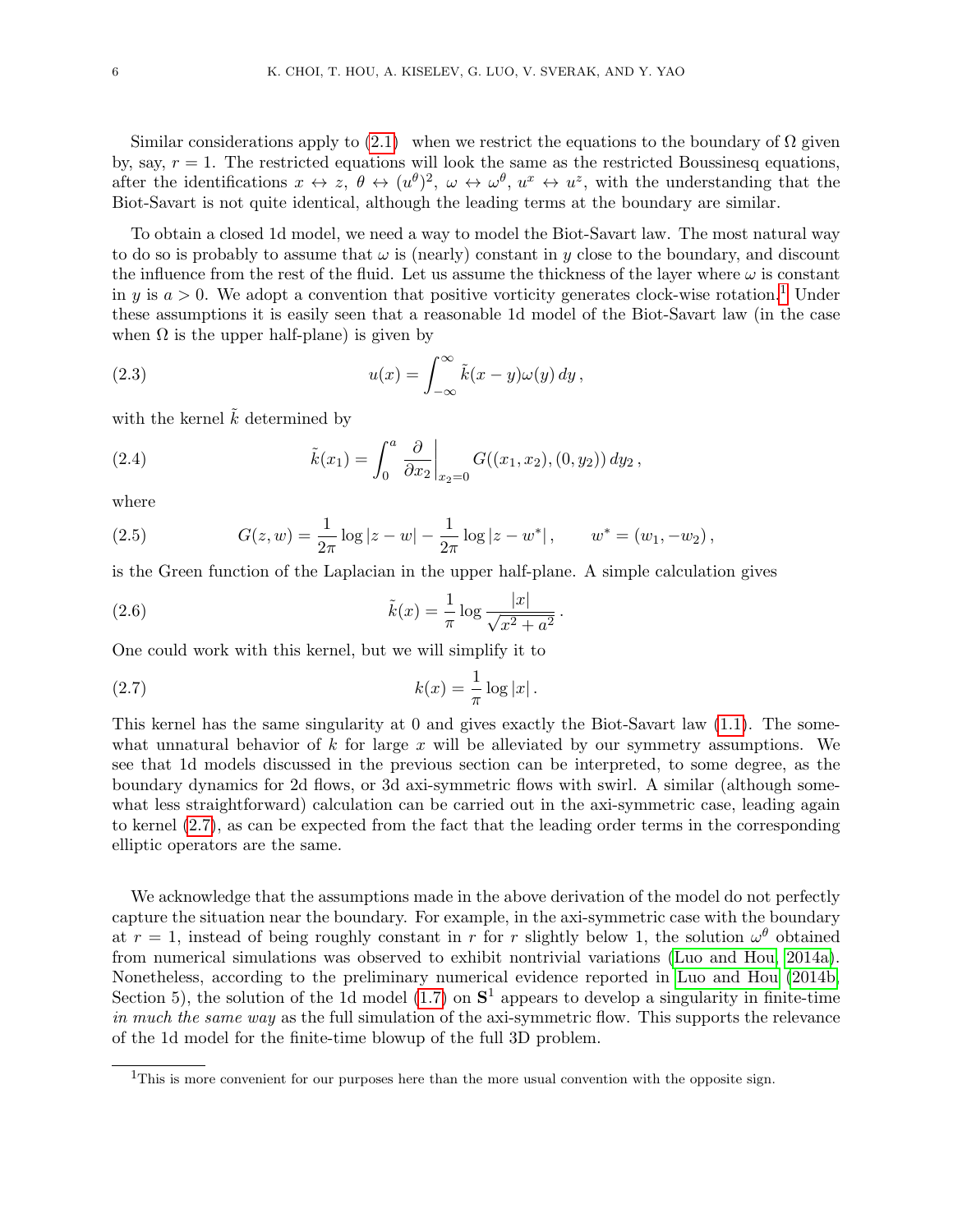2.1. Statement of the Main Results. The HL-model [\(1.7\)](#page-1-2) has the scaling invariance

(2.8) 
$$
\omega(x,t) \to \omega(\lambda x,t), \qquad u(x,t) \to \frac{1}{\lambda} u(\lambda x,t), \qquad \theta(x,t) \to \frac{1}{\lambda} \theta(\lambda x,t),
$$

and is invariant under the translation  $\theta \to \theta + \text{const.}$  This suggests that the critical space for the local well-posedness of the model should be

<span id="page-6-2"></span>
$$
(\theta_{0x}, \omega_0) \in L^{\infty} \times L^{\infty}
$$
 or perhaps  $(\theta_{0x}, \omega_0) \in \dot{H}^{\frac{1}{2}} \times \dot{H}^{\frac{1}{2}}$ .

It is not clear if the equation is locally well-posed in these spaces.<sup>[2](#page-6-0)</sup> From the well-posedness proofs of the Euler equation in the slightly subcritical cases it should be clear that our system is locally well-posed for

$$
(\theta_{0x}, \omega_0) \in H^s \times H^s ,
$$

for any  $s > \frac{1}{2}$  (see e.g. [Bourgain and Li \(2013\)](#page-20-16) for discussion and further references on subcritical local existence results). We will not study these relatively standard issues here, as our interest is in the breakdown of smooth solutions. Our main result is the following:

<span id="page-6-3"></span>**Theorem 2.1.** *Both in the periodic case*  $(x \in S^1)$  *and in the real-line case*  $(x \in R)$  *with compactly*  $supported initial data$  ( $\theta_{0x}, \omega_0$ ), one can find smooth initial conditions such that the HL-model cannot *have a smooth global solution starting from those data.*

Our proof of this statement is indirect, using an argument by contradiction, somewhat similar in spirit to the classical proofs of the blow-up in the non-linear Schrödinger equation (Glassey,  $1977$ ; [Vlasov et al., 1971\)](#page-21-4), based on the virial identity. We do not get any detailed information about the nature of blow-up. For the periodic HL-model, the main quantity used in our proof is essentially

$$
\int_0^{x_0} \frac{\theta(x,t)}{x} dx.
$$

In view of the methods used in Córdoba et al. (2005) the quantity

$$
\int_0^{x_0} \frac{\omega(x,t)}{x} dx
$$

might look more natural, but we did not find a proof based on this quantity. A key component of our proof are monotonicity properties of the Biot-Savart kernel, which are important in Lemma [3.4](#page-12-0) and Lemma [4.2.](#page-15-0) Under some assumptions, a good quantity for a relatively simple proof of the blow-up for the CKY-model is an entropy-type integral defined in [\(3.23\)](#page-10-0).

Some information about the nature of the blow-up can be obtained from Beale-Kato-Majda (BKM) type criteria [\(Beale et al., 1984\)](#page-20-18), which one can adapt to our case. For example, for a smooth solution (with appropriate decay, in case of  $\mathbf{R}$ ) defined on a time interval  $[0, T)$  any of the following conditions imply that the solution can be smoothly continued beyond  $T$ :

<span id="page-6-1"></span>(2.11) 
$$
\int_0^T ||u_x(\cdot,t)||_{L^\infty} dt < +\infty , \qquad \int_0^T ||\theta_x(\cdot,t)||_{L^\infty} dt < +\infty .
$$

See, for example, [Danchin \(2013\)](#page-20-19) for the proof of an analogous result for the 2D inviscid Boussinesq system which can be adapted to our case in a straightforward way.

<span id="page-6-0"></span><sup>&</sup>lt;sup>2</sup>The answer might also depend on technical details of the definitions. In this context we refer the reader to the recent works of [Bourgain and Li \(2013,](#page-20-16) [2014\)](#page-20-20) on the ill-posedness of the Euler equation in critical spaces.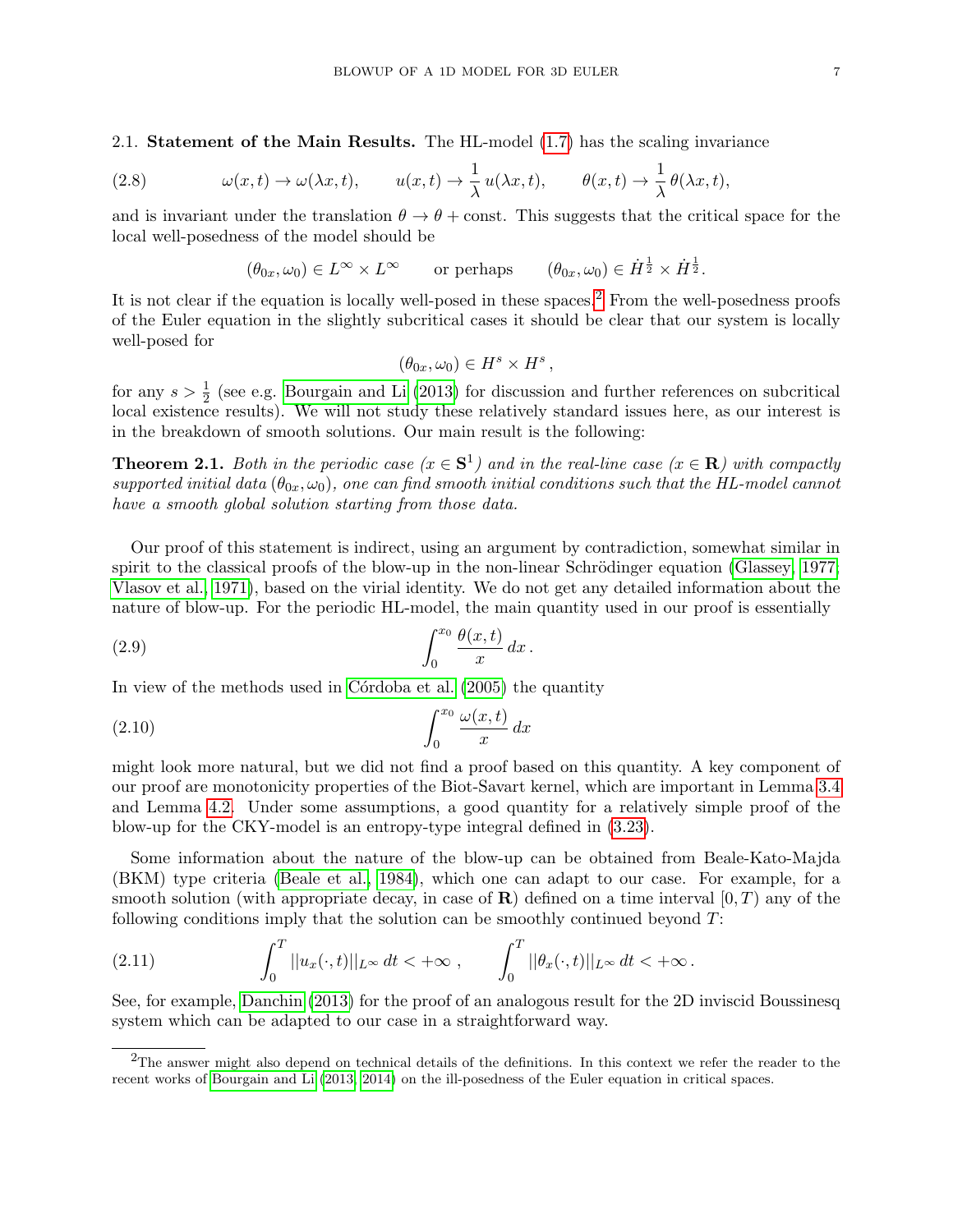The BKM condition for 3d Euler is of course

(2.12) 
$$
\int ||\omega(\cdot,t)||_{L^{\infty}} dt < \infty, \qquad \omega = (\omega_1, \omega_2, \omega_3) = \operatorname{curl} u.
$$

For the 3d axi-symmetric flow considered in [Luo and Hou \(2014a\)](#page-20-0) this becomes

(2.13) 
$$
\int_0^T \left( ||\omega^{\theta}(\cdot,t)||_{L^{\infty}} + ||(u^{\theta})_z(\cdot,t)||_{L^{\infty}} + ||^{\frac{1}{r}}(ru^{\theta})_r(\cdot,t)||_{L^{\infty}} \right) dt < +\infty,
$$

which, when applied in the context of the 1d model is a stronger condition than either of the conditions in [\(2.11\)](#page-6-1). It is natural to ask whether in the context of the HL-model

(2.14) 
$$
\int_0^T ||\omega(\cdot, t)||_{L^\infty} dt < +\infty
$$

is a good BKM-type condition. It is possible to prove that the quantity  $\int_0^T ||\omega(\cdot, t)||_{L^\infty} dt$  cannot stay finite if the main quantity used in our proof becomes infinite, but one could conceivably have some loss of smoothness while both our main quantity in the proof and  $\int_0^T ||\omega(\cdot, t)||_{L^\infty} dt$  remain finite. This is unlikely, but, strictly speaking, our proofs do not rule that out. A similar question also seems to be open for the 2d Boussinesq system [\(2.2\)](#page-4-0): it is not clear whether the condition

(2.15) 
$$
\int_0^T ||\omega(\cdot, t)||_{L^\infty} dt < \infty
$$

is a good BKM-type condition for the system.

Another natural question one can ask about the nature of blow up is whether the analog of the kinetic energy  $\int_{S^1} |u|^2 dx$  stays finite at blow up time. Note that for the 2D Boussinesq system [\(2.2\)](#page-4-0) there is a natural energy

<span id="page-7-0"></span>(2.16) 
$$
E = \frac{1}{2} \int_{\Omega} |u(x, y)|^2 dx dy - \int_{\Omega} y\theta(x, y) dx dy
$$

which is conserved for reasonable classes of solutions. This conservation implies that the kinetic part of the energy should remain finite for the solutions of the 2D Boussinesq system at the blow up time (if any). In the 1D model we do not expect an exact conservation of some quantity analogous to [\(2.16\)](#page-7-0) since it only models a boundary layer and not a closed system. However, if the kinetic energy became infinite at blow up time, it would clearly indicate a divergence between the 1D model and the original equation. In addition, finite time loss of regularity in solutions to Euler equations with infinite energy is well documented in the literature (see [Constantin \(2000\)](#page-20-21) for examples and further references). In the Appendix, we will provide a simple argument showing that for a class of initial data leading to finite time blow up in the HL-model, the kinetic energy stays finite. Moreover, more is true: any  $L^p$  norm  $||u||_{L^p}$  with  $p < \infty$  and the BMO norm  $||u||_{BMO}$  remain finite at blow up time. The key to these results is the control of the  $L^1$  norm of the vorticity.

#### 3. The CKY and HL models on the real line

In this section, we discuss the CKY and HL models on the real line. Our primary reason is to outline in the most transparent setting the ideas that will be later used in the rigorous and more technical proof of the finite time blow up for the HL model in the periodic case. The initial data for which we will prove the blow up will not be in the most general class. We will focus on the main underlying structure and ideas that will be fully developed for the periodic case in a later section - but will also look more technical there. Our main goal is the proof of finite time blow up for the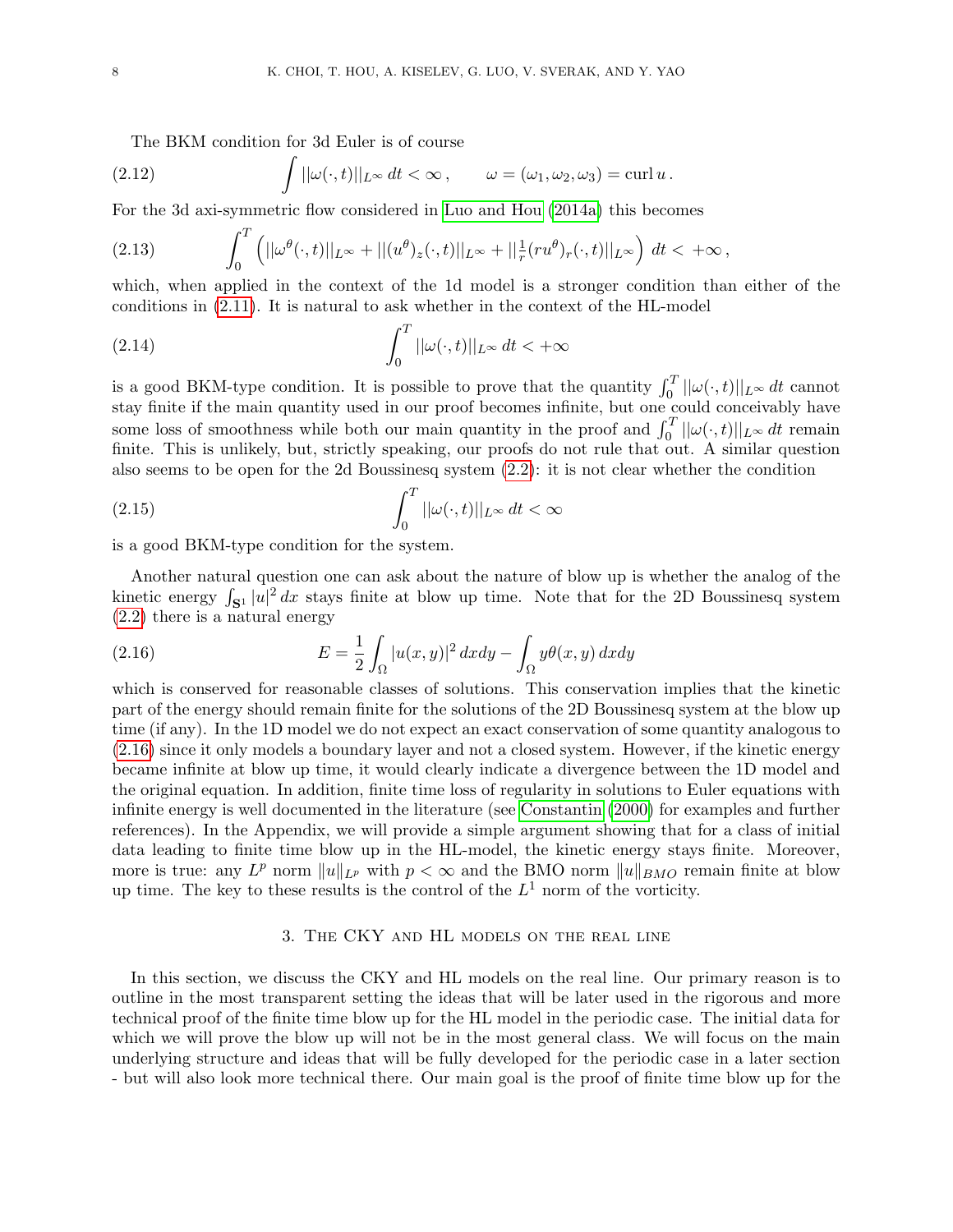HL-model in the periodic setting, and this section can be thought of as a preview of the ideas and connections employed in this proof in a situation without technical distractions which one has to deal with in the periodic case.

To start with, let us study more carefully the Biot-Savart laws for both models. Motivated by the structure of the Biot-Savart laws, a change of variable is introduced so that the velocities for both models become convolutions. Using the new variables, we will prove the finite time blow up of the CKY model using an "entropy" functional, and then prove the finite time blow up for the HL model using another natural functional.

<span id="page-8-3"></span>3.1. **Comparison of velocities.** Let us first look at the velocity field  $u$  in the HL model and the CKY model respectively.

For the HL model on  $\mathbf R$ , we use the the following representations

$$
u_{\rm HL}(x) := \frac{1}{\pi} \int_{\mathbf{R}} \omega(y) \log |x - y| dy \quad \text{and} \quad \partial_x u_{\rm HL}(x) = P.V. \frac{1}{\pi} \int_{\mathbf{R}} \frac{\omega(y)}{x - y} dy = (H\omega)(x).
$$

We will study the situation when  $\omega$  is odd and  $\theta$  is even, i. e.

(3.1) 
$$
\omega(-x,t) = -\omega(x,t), \quad \theta(-x,t) = \theta(x,t).
$$

In this situation one can restrict the attention to  $x \in (0, \infty)$ , and the expression for u in terms of  $\omega$  can be written as

(3.2) 
$$
\frac{u_{\text{HL}}(x)}{x} = -\frac{1}{\pi} \int_0^\infty \frac{y}{x} \log \left| \frac{x+y}{x-y} \right| \omega(y) \frac{dy}{y}.
$$

We note that the last integral is of the form

<span id="page-8-0"></span>(3.3) 
$$
\int_0^\infty M\left(\frac{x}{y}\right) \omega(y) \frac{dy}{y},
$$

which represents convolution in the multiplicative group  $\mathbf{R}_{+}$  taken with respect to the natural invariant measure  $\frac{dy}{y}$ . The kernel M is given by

(3.4) 
$$
M(s) = \frac{1}{s} \log \left| \frac{s+1}{s-1} \right| , \qquad s > 0.
$$

We will use the following decomposition of M:

<span id="page-8-2"></span>(3.5) 
$$
M(s) = \frac{1}{2} \left( \frac{1}{s} + s \right) \log \left| \frac{s+1}{s-1} \right| + \frac{1}{2} \left( \frac{1}{s} - s \right) \log \left| \frac{s+1}{s-1} \right| = M_{sym}(s) + M_a(s).
$$

We have

(3.6) 
$$
M_{\text{sym}}\left(\frac{1}{s}\right) = M_{\text{sym}}(s), \qquad M_a\left(\frac{1}{s}\right) = -M_a(s).
$$

We collect some properties of the function  $M$  in the following lemma. The proof is elementary and will be omitted here; for the periodic case the corresponding lemma is a more technical Lemma [4.1,](#page-14-0) for which we will provide a complete proof.

<span id="page-8-1"></span>Lemma 3.1. *The function* M *has the following properties:*

- (i) M *is increasing on*  $(0, 1)$  *and decreasing on*  $(1, \infty)$ *.*
- (ii)  $\lim_{s\to 0+} M(s) = 2$ ,  $\lim_{s\to 0+} M'(s) = 0$ .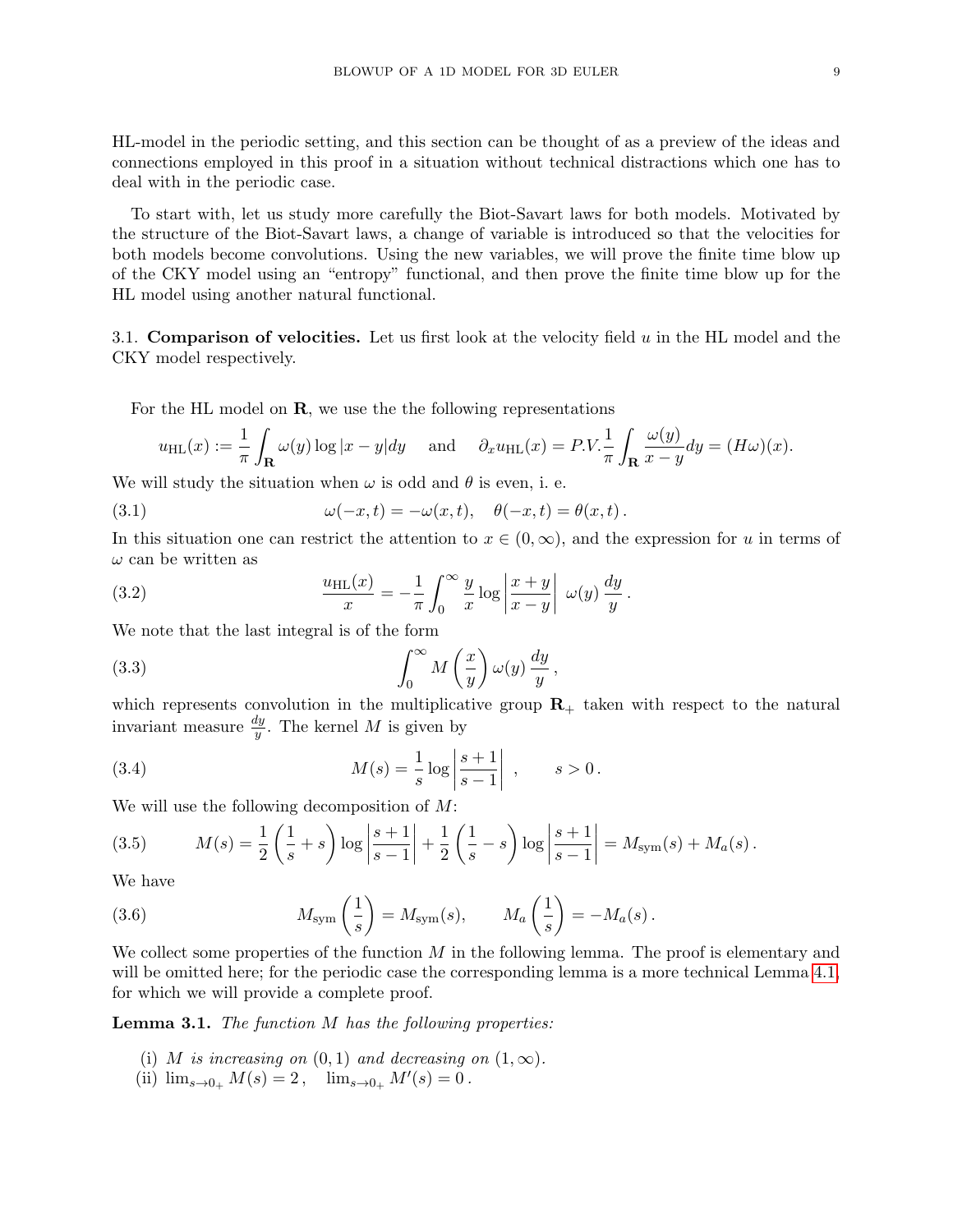(iii)  $M_a$  *is continuous and decreasing in*  $(0, \infty)$ *, with*  $\lim_{s\to 0_+} M_a(s) = 1$ *.*<br>(iv)  $M(s) = \frac{2}{s} + O(\frac{1}{s})$   $s \to \infty$ 

(iv) 
$$
M(s) = \frac{2}{s^2} + O(\frac{1}{s^3}), \quad s \to \infty.
$$

Note that the velocity of the CKY model can be written in a form similar to [\(3.3\)](#page-8-0) (if we assume  $\omega$  is compactly supported in  $(0, 1)$ . The Biot-Savart law here is given by

(3.7) 
$$
\frac{u_{\text{CKY}}(x)}{x} = -\frac{1}{\pi} \int_0^\infty \tilde{M}\left(\frac{x}{y}\right) \omega(y) \frac{dy}{y},
$$

with

(3.8) 
$$
\tilde{M}(s) = 2\chi_{[0,1]}(s) ,
$$

where we use the notation  $\chi_A$  for the characteristic function of the set A. In some sense, we can think of  $M$  as the most natural crudest approximation of  $M$ . Moreover, note that the velocity for the HL model is "stronger" than for the CKY model in the following sense:

(3.9) 
$$
0 \leq \tilde{M} \leq M, \quad \int_0^\infty (M(s) - \tilde{M}(s)) \frac{ds}{s} < \infty.
$$

As a result, when  $\omega(y) \geq 0$  for  $y \geq 0$ , we have  $u_{\text{HL}}(x) \leq u_{\text{CKY}} \leq 0$ . This suggests that the finite time blow up for the CKY model should imply the finite time blow up for the HL model. However, there is no straightforward comparison principle that would directly substantiate such a claim. The Biot-Savart law of the CKY model is simpler and can be made local after differentiation. This makes the CKY model easier to deal with. For the HL model more sophisticated arguments are needed, due to the combination of its non-local and non-linear nature.

3.2. A change of coordinates. In view of formulae from the last subsection and the scaling symmetry [\(2.8\)](#page-6-2), it seems natural to work with the variables  $\xi, U(\xi), \Omega(\xi), \Theta(\xi)$  defined by

<span id="page-9-0"></span>(3.10) 
$$
x = e^{-\xi}, \quad U(\xi) = -\frac{u(x)}{x}, \quad \Omega(\xi) = \omega(x), \quad \Theta(\xi) = -\theta(x) + \theta(0).
$$

In addition, we will use the notation

$$
\rho(\xi) = \Theta_{\xi}(\xi).
$$

We note that

(3.12) 
$$
\Theta(\xi) = -\int_{\xi}^{\infty} \rho(\eta) d\eta.
$$

In the coordinates [\(3.10\)](#page-9-0) the HL model and the CKY model can both be written as

<span id="page-9-2"></span>(3.13) 
$$
\begin{array}{rcl}\n\Omega_t + U\Omega_{\xi} &=& e^{\xi}\Theta_{\xi}, \\
\Theta_t + U\Theta_{\xi} &=& 0,\n\end{array}
$$

where U is given by  $U_{\text{HL}}$  and  $U_{\text{CKY}}$  respectively. For the HL model, its Biot-Savart law [\(1.1\)](#page-0-1) becomes [3](#page-9-1)

$$
U_{\rm HL}=K*\Omega\,,
$$

with

(3.15) 
$$
K(\xi) = \frac{1}{\pi} M(e^{-\xi}).
$$

<span id="page-9-1"></span><sup>&</sup>lt;sup>3</sup>We use the usual notation  $f * g$  for convolution.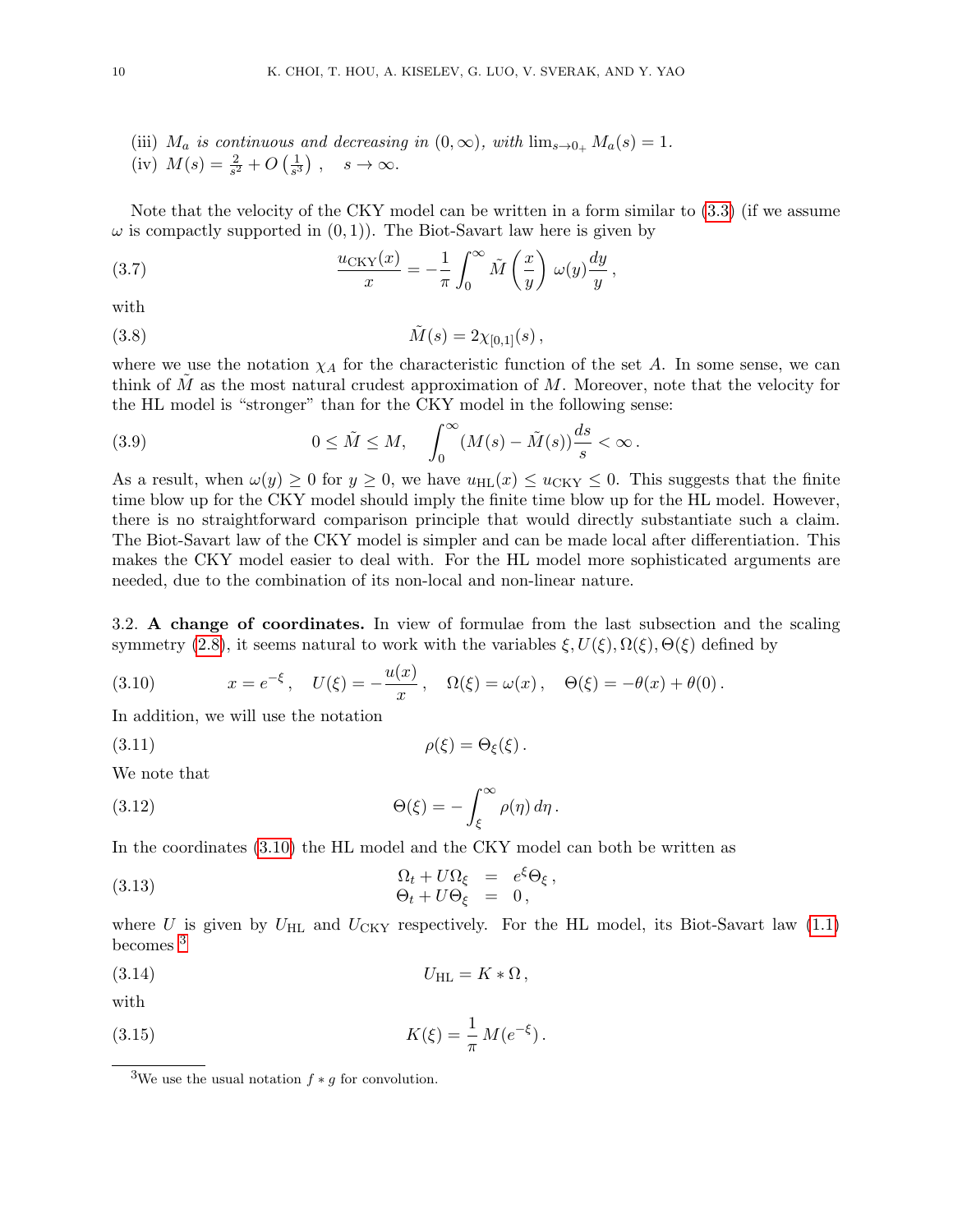<span id="page-10-3"></span>.

By Lemma [3.1](#page-8-1) the function K is increasing on  $(-\infty, 0)$  and is decreasing on  $(0, \infty)$  with  $\lim_{\xi \to \infty} K(\xi) = \frac{2}{\pi}$ . For the CKY-model, the Biot-Savart law becomes

$$
(3.16) \t\t UCKY = \tilde{K} * \Omega,
$$

where

$$
\tilde{K} = \frac{2}{\pi} \chi_{[0,\infty)}
$$

Hence in the CKY-model we have

(3.18) 
$$
U_{\text{CKY}}(\xi) = \frac{2}{\pi} \int_{-\infty}^{\xi} \Omega(\xi') d\xi' .
$$

The decomposition [\(3.5\)](#page-8-2) corresponds in the new coordinates to

(3.19) 
$$
K(\xi) = K_{sym}(\xi) + K_a(\xi),
$$

with

(3.20) 
$$
K_{\text{sym}}(\xi) = \frac{1}{2} \left( K(\xi) + K(-\xi) \right), \qquad K_a(\xi) = \frac{1}{2} \left( K(\xi) - K(-\xi) \right).
$$

The function  $K_a(\xi)$  is continious and increasing, with limits  $\pm \frac{1}{\pi}$  $\frac{1}{\pi}$  at  $\pm\infty$ , respectively. The function  $K_{\text{sym}}$  is everywhere above  $\frac{1}{\pi}$ , with the difference  $K_{\text{sym}} - \frac{1}{\pi}$  $\frac{1}{\pi}$  being integrable.

3.3. Blow up in the CKY-model – the entropy functional approach. Let us assume that (3.21)  $\rho_0(\xi) = \Theta_{\xi}(\xi, 0)$  is non-negative, compactly supported, with  $\int_{\mathbf{R}} \rho_0(\xi) d\xi = 1$ .

In fact, we will assume (without loss of generality) that the support of  $\rho$  is in  $(0, \infty)$ . This can be achieved for many compactly supported initial data  $\theta_0(x)$ , it just needs to be non-decreasing, to be constant near zero, and to vanish for  $x \geq 1$ . Observe that  $\Theta_0(\xi)$  in this case is non-decreasing and approaches zero as  $\xi \to \infty$ , so in particular  $\Theta_0(\xi) \leq 0$  for all  $\xi$ . The normalization  $\int_{\mathbf{R}} \rho_0 d\xi = 1$  is not important, but the condition  $\rho_0 \geq 0$  will play an important role in our argument. It can be relaxed to the condition that  $\rho_0(\xi)$  has a "bump" of this form, but we will not pursue this here.

We also assume that the initial data  $\Omega_0(\xi)$  is non-negative, compactly supported.

<span id="page-10-1"></span>The evolution equation for  $\rho$  is

(3.22) 
$$
\rho_t + (U\rho)_{\xi} = 0.
$$

This is the usual equation of continuity and with our assumptions this means that  $\rho$  can be considered as a density transported by U.

<span id="page-10-0"></span>Let us consider the entropy of  $\rho$ , defined by

(3.23) 
$$
I = I(t) = \int_{\mathbf{R}} -\log \rho \, \rho \, d\xi.
$$

In this subsection, we use an approach different from [Choi et al. \(2015\)](#page-20-12) to show the finite time blow up of the CKY model. Namely, we will prove that the entropy functional  $I(t)$  blows up in finite time, implying that the solution must have a finite time singularity as well.

<span id="page-10-2"></span>Lemma 3.2. *Assume that a smooth positive density* ρ *(of unit total mass) is compactly supported in*  $[0, \infty)$ *. Then* 

(3.24) 
$$
\int_{\mathbf{R}} \xi \rho(\xi) d\xi \ge \exp(I-1).
$$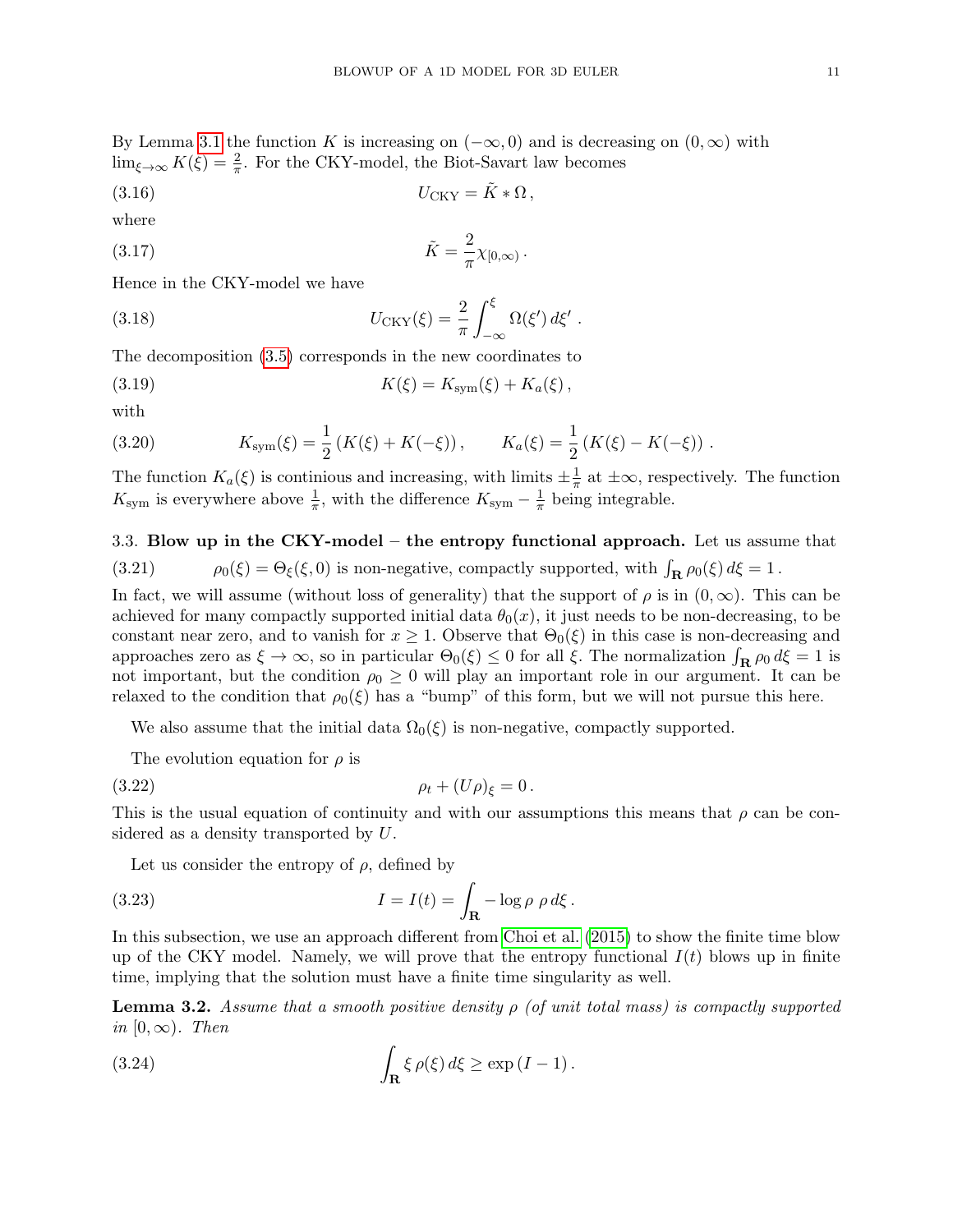*Proof.* Define 
$$
f(\cdot)
$$
 by  $\rho(\xi) = f(\xi)e^{-\xi/J}$  where  $J := \int_{\mathbf{R}} \xi \rho(\xi) d\xi > 0$ . Observe  

$$
I = \int_{\mathbf{R}} -\log f \rho d\xi + \frac{1}{J} \int_{\mathbf{R}} \xi \rho d\xi = \int_{\mathbf{R}} -\log f \rho d\xi + 1.
$$

So, by Jensen's inequality, we obtain

$$
e^{I-1} = \exp\left(\int_{\mathbf{R}} -\log f \, \rho \, d\xi\right) \le \int_{\mathbf{R}} \frac{\rho}{f} \, d\xi = J.
$$

When  $\rho$  evolves by the equation of continuity [\(3.22\)](#page-10-1), we have

(3.25) 
$$
\frac{d}{dt}I = \int_{\mathbf{R}} U_{\xi} \rho \, d\xi.
$$

In the CKY-model we have  $U_{\xi} = \frac{2}{\pi} \Omega$ , and hence

(3.26) 
$$
\frac{d}{dt}I = \frac{2}{\pi} \int_{\mathbf{R}} \Omega \rho \, d\xi.
$$

The equation

$$
(3.27) \t\t \t\t \Omega_{\xi} = e^{\xi} \rho \,,
$$

together with the equation of continuity for  $\rho$  give

(3.28) 
$$
\frac{d}{dt}\int\Omega\rho = \int e^{\xi}\rho\rho d\xi = \int e^{\xi+\log\rho}\rho d\xi.
$$

By Jensen's inequality the last integral is greater or equal to

$$
(3.29) \t\t exp\left(\int \xi \rho \, d\xi - I\right).
$$

Estimating the integral in the last expression from below by Lemma [3.2,](#page-10-2) we finally obtain:

(3.30) 
$$
\ddot{I} \geq \frac{2}{\pi} e^{(e^{I-1}-I)}.
$$

In addition, the above calculations show that I is strictly increasing and convex as a function of  $t$ . It is now easy to see that I must always become infinite in finite time.

In the original coordinates, we have

$$
I(t) = \int_0^\infty \theta_x \log(x\theta_x) \, dx.
$$

It is not difficult to see, using the blow up criteria  $(2.11)$ , that  $I(t)$  can only become infinite if the solution loses regularity. We will sketch this argument below in the next section when proving Theorem [2.1.](#page-6-3)

We have proved the following result:

Theorem 3.3. *For the initial data as above, the CKY-model given by* [\(3.13\)](#page-9-2) *with Biot-Savart law* [\(3.16\)](#page-10-3) *develops a singularity in finite time.*

**Remark.** Due to the local nature of equation  $U_{\xi} = \Omega$  in the CKY model, it is not hard to see that a similar argument applies whenever  $\theta$  is increasing on some interval and the initial vorticity  $\omega$  is non-negative on  $(0, \infty)$ .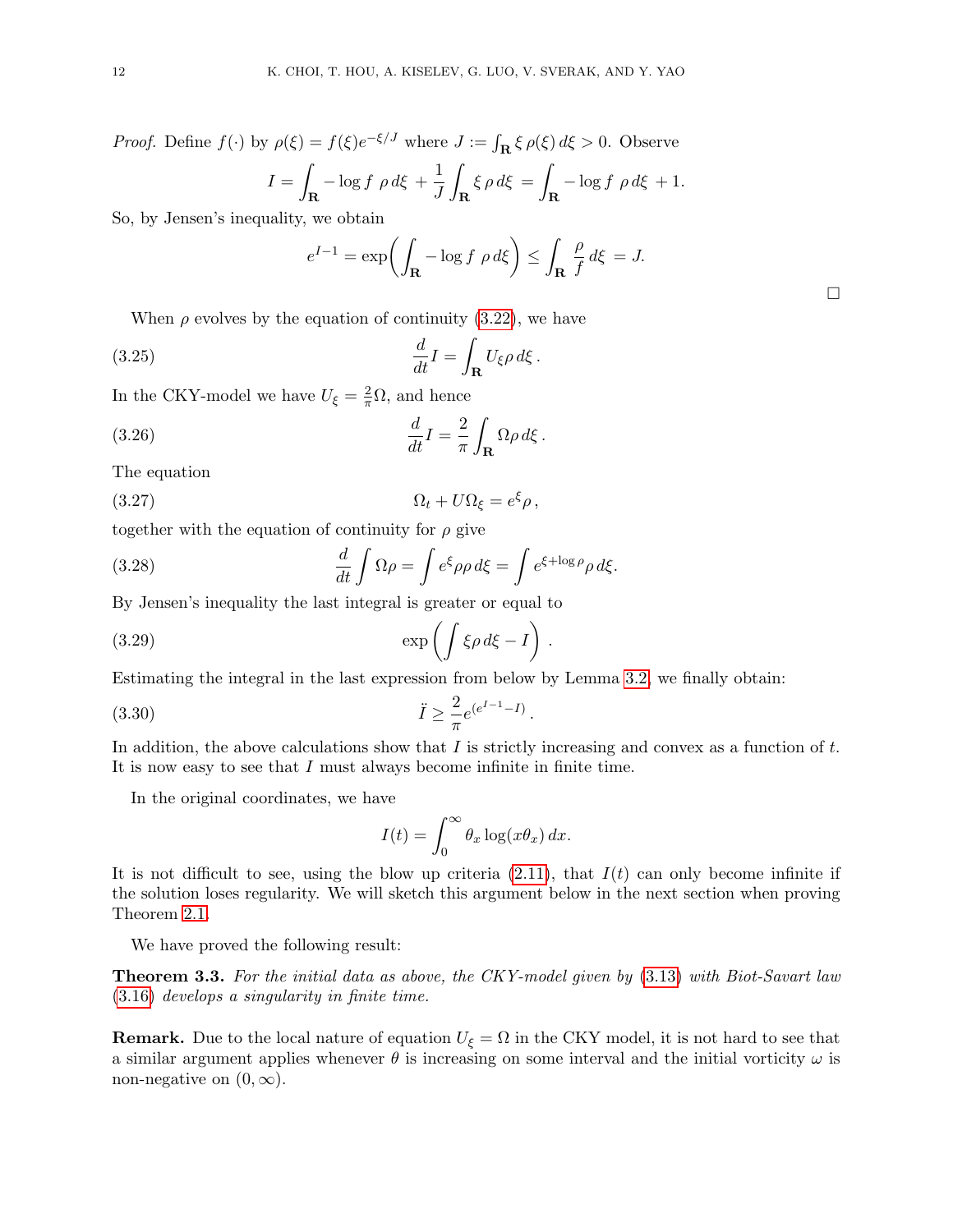3.4. Blow up in the CKY-model and the HL-model – a new functional. If one tries to reproduce the above proof for the HL model, it quickly becomes apparent that the condition  $\rho_{\xi} \geq 0$ seems necessary for the proof to go through. This leads to growth at infinity for the initial data, which is not very reasonable. Hence the above proof cannot be directly applied to the HL model. However, a different functional  $\int_{\mathbf{R}} \rho \xi d\xi$  can be used to prove finite time blow up for both models, which we will demonstrate below. Let's assume  $\rho_0$  and  $\Omega_0$  satisfy the conditions in the previous subsection. Let  $F(t) := \int \rho \xi d\xi = -\int_0^\infty \Theta d\xi$ . Taking the time derivative of F, we have

$$
\frac{dF}{dt} = \int U \Theta_{\xi} d\xi
$$

for both models. For the CKY model, since  $(U_{CKY})_{\xi} = \frac{2}{\pi} \Omega$ , the right hand side is equal to

$$
G(t) := -\frac{2}{\pi} \int \Omega \Theta d\xi.
$$

For the HL model, since its velocity field is "stronger" than in the CKY model (see subsection [3.1\)](#page-8-3), we have  $\int U_{HL} \Theta_{\xi} d\xi \ge \int U_{CKY} \Theta_{\xi} d\xi = G(t)$ .

Now let us take the time derivative of  $G(t)$ :

$$
\frac{dG}{dt} = -\frac{2}{\pi} \int \Omega_t \Theta + \Omega \Theta_t d\xi
$$
  
=  $\frac{2}{\pi} \int U \Omega_\xi \Theta + U \Omega \Theta_\xi - e^\xi \Theta \Theta_\xi d\xi$   
=  $-\frac{2}{\pi} \int U_\xi \Omega \Theta d\xi + \frac{1}{\pi} \int e^\xi \Theta^2 d\xi$ 

For the CKY model, the first term on the right hand side is positive, since  $U_{\xi} = \frac{2}{\pi}\Omega$  and  $\Theta \leq 0$ . For the HL model, we claim that  $\int_{-\infty}^{\xi} U_{\xi}(\eta) \Omega(\eta) d\eta \ge 0$  for any  $\Omega \ge 0$  and for any  $\xi \in \mathbb{R}$ . The proof of the claim will be given in the next subsection. Once this is proved, due to the fact that  $\Theta \leq 0$  and is increasing, we can use integration by parts and the substitution  $\Theta(\xi) = s$  to obtain the following estimate for the HL model:

$$
-\frac{2}{\pi} \int U_{\xi} \Omega \Theta d\xi = \frac{2}{\pi} \int_{\Theta_{min}}^{0} \int_{-\infty}^{\Theta^{-1}(s)} U_{\xi} \Omega d\xi ds \ge 0,
$$

where  $\Theta^{-1}$  is the inverse function of  $\Theta$ . As a result, for both models, we have

$$
\frac{dG}{dt} \ge \frac{1}{\pi} \int e^{\xi} \Theta^2 d\xi \ge \frac{1}{\pi} \Big( \int_0^{\infty} -\Theta e^{\frac{\xi}{2}} e^{-\frac{\xi}{2}} d\xi \Big)^2 = \frac{1}{\pi} F(t)^2,
$$

which gives us the system

$$
\frac{dF}{dt} \ge G(t) \ge 0, \qquad \frac{dG}{dt} \ge \frac{1}{\pi} F(t)^2,
$$

and one can obtain that  $F(t)$  blows up in finite time by a standard ODE argument.

3.5. Quadratic forms in the HL-model. Now we prove the claim in the last subsection. Let

(3.31) 
$$
I(\Omega,\xi) = \int_{-\infty}^{\xi} U_{\xi}(\eta) \Omega(\eta) d\eta.
$$

<span id="page-12-0"></span>**Lemma 3.4.** *For any smooth compactly supported*  $\Omega \geq 0$  *we have*  $I(\Omega, \xi) \geq 0$  *for all*  $\xi$ *.*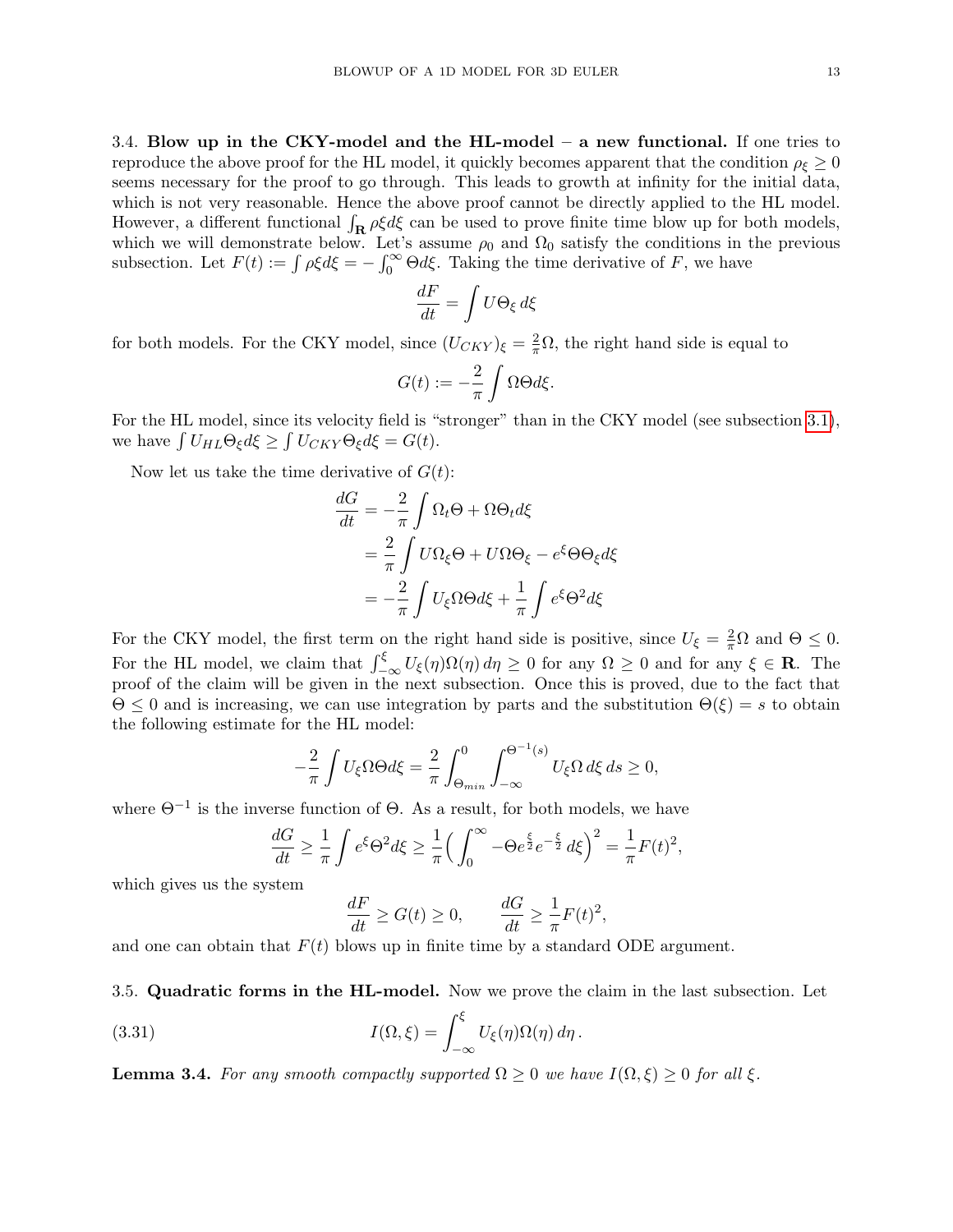*Proof.* Let us write  $\Omega = \Omega_l + \Omega_r$ , where

(3.32) 
$$
\Omega_l = \Omega \chi_{(-\infty,\xi]}, \qquad \Omega_r = \Omega \chi_{(\xi,\infty)}.
$$

We have

(3.33) 
$$
U = U_l + U_r, \quad U_l = K * \Omega_l, \quad U_r = K * \Omega_r,
$$

and

(3.34) 
$$
I = I(\Omega, \xi) = \int_{\mathbf{R}} U_{\xi}(\eta) \Omega_l(\eta) d\eta = \int_R U_{l\xi} \Omega_l d\eta + \int_R U_{r\xi} \Omega_l d\eta.
$$

We claim that in the last expression both integrals are non-negative. Denoting by  $K'$  the derivative of K (taken in the sense of distributions), we can write for the first integral

$$
(3.35) \int_{\mathbf{R}} U_{l\xi} \Omega_l d\eta = \int_R \int_{\mathbf{R}} K'(\eta - \zeta) \Omega_l(\zeta) \Omega_l(\eta) d\eta d\zeta = \int_R \int_{\mathbf{R}} K'_a(\eta - \zeta) \Omega_l(\zeta) \Omega_l(\eta) d\eta d\zeta \ge 0,
$$

as  $K_a$  is increasing. The second integral is equal to

(3.36) 
$$
\int_{\mathbf{R}} \int_{\mathbf{R}} K'(\eta - \zeta) \Omega_r(\zeta) \Omega_l(\eta) d\zeta d\eta,
$$

and we note that the integration can be restricted to the domain  $\{\eta < \zeta\}$ , as the integrand vanishes elsewhere. As  $K'(\xi) > 0$  for  $\xi < 0$ , the result follows. elsewhere. As  $K'(\xi) > 0$  for  $\xi < 0$ , the result follows.

## 4. The Finite Time Blowup for the HL-Model in the periodic setting

In this section we consider the HL model in  $[0, L]$  with periodic condition, and we will prove our main result - Theorem [2.1](#page-6-3) in the periodic setting. Now  $u_x$  is the (periodic) Hilbert transform of  $\omega$ , namely

<span id="page-13-0"></span>
$$
u_x(x) = \frac{1}{L} P.V. \int_0^L \omega(y) \cot[\mu(x - y)] dy =: H\omega(x), \qquad \mu := \pi/L.
$$

As a result, the nonlocal velocity  $u$  is defined by:

(4.1) 
$$
u(x) = Q\omega(x) := \frac{1}{\pi} \int_0^L \omega(y) \log|\sin[\mu(x - y)]| dy.
$$

In this case the change of variables of the previous section is less natural, and we will work in the original coordinates.

In this section, we consider smooth odd periodic initial data  $\theta_{0x}$ ,  $\omega_0$  with period L. We note that such functions are also odd with respect to the origin taken at  $x=\frac{1}{2}$  $\frac{1}{2}L$ . In addition, we suppose  $\theta_{0x}, \omega_0 \ge 0$  on  $[0, \frac{1}{2}]$  $\frac{1}{2}L$ . Then, the initial velocity  $u_0$  also becomes odd at  $x = 0$  and  $\frac{1}{2}L$  and  $u_0 \le 0$ on  $[0, \frac{1}{2}]$  $\frac{1}{2}L$ ] (for the proof of the last assertion on  $u_0$ , see [\(4.4\)](#page-14-1)). Lastly, since [\(1.7\)](#page-1-2) is invariant under a constant shift  $\theta \to \theta + \text{const}$ , we may assume  $\theta_0(0) = 0$ .

Thanks to transport structure of [\(1.7\)](#page-1-2), the evolution preserves the assumptions as long as the solution exists. That is,  $\theta_x$ ,  $\omega$ , u stay odd at  $x = 0$  and  $\frac{1}{2}L$  with period  $L$ ,  $\theta(0) = 0$ , and  $\theta_x$ ,  $\omega$ ,  $(-u) \ge 0$ on  $[0, \frac{1}{2}]$  $\frac{1}{2}L$ .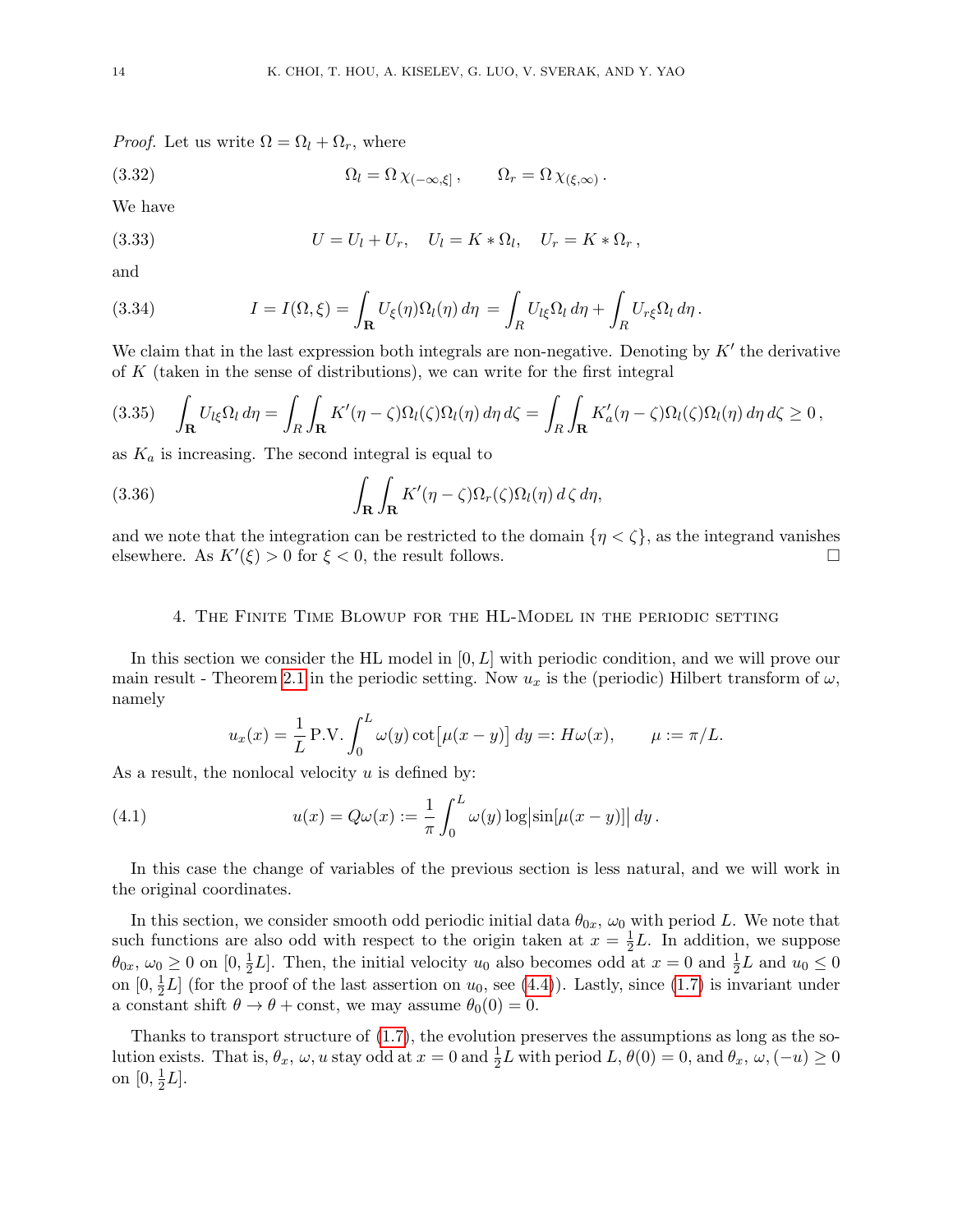The proof will be based on an idea which builds on the insight gained from the whole line case. It considers the integral

$$
I(t) := \int_0^{L/2} \theta(x, t) \cot(\mu x) dx
$$

and shows that it must blow up in finite time if  $I(0) > 0$ . As will be shown below, this implies the blowup of the HL-model.

The proof relies on the following two lemmas, which reveal the key properties of the velocity  $u$  as defined by the Biot-Savart law [\(4.1\)](#page-13-0). These Lemmas can be viewed as analogs of the Lemmas [3.1](#page-8-1) and [3.4](#page-12-0) from the whole line case. It is worth noting that both lemmas follow directly from [\(4.1\)](#page-13-0) and do not depend on the actual dynamics of the flow.

<span id="page-14-4"></span>**Lemma 4.1.** Let  $\omega$  be periodic with period L and odd at  $x = 0$  and let  $u = Q\omega$  be as defined by  $(4.1)$ *. Then for any*  $x \in [0, \frac{1}{2}]$  $\frac{1}{2}L],$ 

<span id="page-14-3"></span>(4.2) 
$$
u(x)\cot(\mu x) = -\frac{1}{\pi} \int_0^{L/2} K(x, y)\omega(y)\cot(\mu y) \,dy,
$$

*where*

(4.3) 
$$
K(x,y) = s \log \left| \frac{s+1}{s-1} \right| \quad \text{with} \quad s = s(x,y) = \frac{\tan(\mu y)}{\tan(\mu x)}.
$$

*Furthermore, the kernel*  $K(x, y)$  *has the following properties:* 

- <span id="page-14-2"></span>(a)  $K(x, y) \ge 0$  *for all*  $x, y \in (0, \frac{1}{2})$  $(\frac{1}{2}L)$  *with*  $x \neq y$ ;
- (b)  $K(x, y) \ge 2$  and  $K_x(x, y) \ge 0$  for all  $0 < x < y < \frac{1}{2}L$ ;
- <span id="page-14-0"></span>(c)  $K(x, y) \ge 2s^2$  and  $K_x(x, y) \le 0$  for all  $0 < y < x < \frac{1}{2}L$ .

*Proof.* The velocity  $u = Q\omega$  as defined by [\(4.1\)](#page-13-0) admits the following representation:

(4.4)  
\n
$$
u(x) = \frac{1}{\pi} \left[ \int_0^{L/2} + \int_{L/2}^L \omega(y) \log |\sin[\mu(x - y)]| dy \right]
$$
\n
$$
= \frac{1}{\pi} \int_0^{L/2} \omega(y) \left\{ \log |\sin[\mu(x - y)]| - \log |\sin[\mu(x + y)]| \right\} dy
$$
\n
$$
= \frac{1}{\pi} \int_0^{L/2} \omega(y) \log \left| \frac{\tan(\mu x) - \tan(\mu y)}{\tan(\mu x) + \tan(\mu y)} \right| dy.
$$

<span id="page-14-1"></span>This shows that

$$
u(x)\cot(\mu x) = -\frac{1}{\pi} \int_0^{L/2} K(x, y)\omega(y)\cot(\mu y) dy,
$$

where  $K(x, y)$  is the kernel defined by [\(4.3\)](#page-14-2), hence the first part of the lemma follows.

It remains to check that  $K(x, y)$  satisfies the properties (a)–(c). To prove (a), note that  $x, y \in$  $(0, \frac{1}{2})$  $\frac{1}{2}L$ ) implies  $s(x, y) > 0$ , hence  $|s + 1| > |s - 1|$ . The claim follows easily.

For (b), observe that  $s(x, y) > 1$  for  $0 < x < y < \frac{1}{2}L$ . Hence we can express  $K(x, y)$  as a Taylor series in terms of  $s^{-1}$ :

$$
K(x,y) = s\left\{\log\left(1+s^{-1}\right) - \log\left(1-s^{-1}\right)\right\} = 2\sum_{n=0}^{\infty} \frac{s^{-2n}}{2n+1} \ge 2.
$$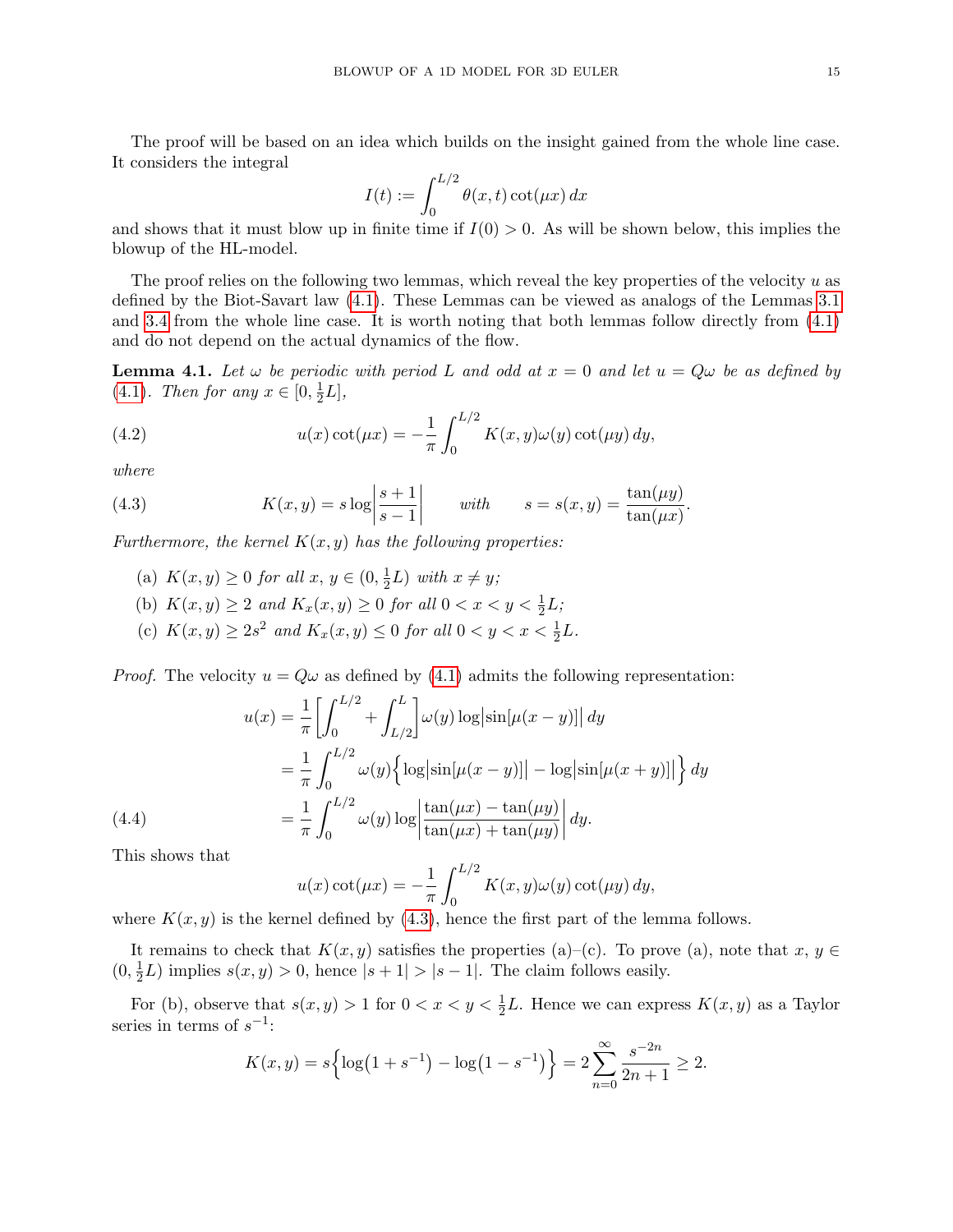By taking derivatives of x on both sides and observing that  $s_x(x, y) \leq 0$ , we also deduce  $K_x(x, y) \geq 0$ for  $0 < x < y < \frac{1}{2}L$ . This establishes (b).

Finally, to prove (c), we proceed as in (b) and note that  $0 < s(x, y) < 1$  for  $0 < y < x < \frac{1}{2}L$ . Thus

$$
K(x,y) = s\left\{\log(1+s) - \log(1-s)\right\} = 2\sum_{n=0}^{\infty} \frac{s^{2n+2}}{2n+1} \ge 2s^2.
$$

In addition, taking derivatives in x and using  $s_x(x, y) \le 0$  shows  $K_x(x, y) \le 0$  for  $0 < y < x < \frac{1}{2}L$ . This completes the proof of the lemma.

**Remark.** Lemma [4.1](#page-14-0) implies that the periodic HL-velocity  $u_{HL}$  as defined by [\(4.1\)](#page-13-0) is, up to a constant factor, "stronger" than the CKY-velocity  $u_{\text{CKY}}$  provided that  $\omega \geq 0$  on  $[0, \frac{1}{2}]$  $\frac{1}{2}L$ . Indeed, since  $\cot(\mu x) \sim (\mu x)^{-1}$  for small x, the properties (a) and (b) of the kernel  $K(x, y)$  imply that, for any  $z \in (0, \frac{1}{2})$  $\frac{1}{2}L$ , there exists a positive constant C depending on L and z such that

$$
u_{\rm HL}(x) \le -Cx \int_x^z \frac{1}{y} \,\omega(y) \,dy, \qquad \forall x \in [0, z].
$$

The second lemma that we shall prove concerns the positivity of a certain quadratic form of the vorticity  $\omega$ , which plays the central role in the proof of Theorem [2.1.](#page-6-3)

<span id="page-15-0"></span>**Lemma 4.2.** Let the assumptions in Lemma [4.1](#page-14-0) be satisfied and assume in addition that  $\omega \geq 0$  on  $[0, \frac{1}{2}]$  $\frac{1}{2}L$ ]. Then for any  $a \in [0, \frac{1}{2}]$  $\frac{1}{2}L],$ 

(4.5) 
$$
\int_{a}^{L/2} \omega(x) \left[ u(x) \cot(\mu x) \right]_{x} dx \geq 0.
$$

*Proof.* First, we note that for any  $x, a \in [0, \frac{1}{2}]$  $\frac{1}{2}L, \omega(x)$  can be decomposed as

<span id="page-15-1"></span>
$$
\omega(x) = \omega(x)\chi_{[0,a]}(x) + \omega(x)\chi_{[a,\frac{1}{2}L]}(x) =: \omega_l(x) + \omega_r(x),
$$

where  $\chi_A$  denotes the characteristic function of the set A. Using this decomposition and Lemma [4.1,](#page-14-0) we split the integral in [\(4.5\)](#page-15-1) as:

$$
\int_{a}^{L/2} \omega(x) [u(x) \cot(\mu x)]_{x} dx = -\frac{1}{\pi} \int_{0}^{L/2} \omega_{r}(x) \int_{0}^{L/2} \omega_{l}(y) \cot(\mu y) K_{x}(x, y) dy dx \n- \frac{1}{\pi} \int_{0}^{L/2} \omega_{r}(x) \int_{0}^{L/2} \omega_{r}(y) \cot(\mu y) K_{x}(x, y) dy dx =: -I_{1} - I_{2}.
$$

Clearly, the lemma follows if both  $I_1$  and  $I_2$  are non-positive. For  $I_1$ , we observe from the definition of  $\omega_l$  and  $\omega_r$  that the integrand in  $I_1$  is nonzero only when  $y \leq x$ . Using  $K_x \leq 0$  as proved in Lemma [4.1\(](#page-14-0)c) and the assumption that  $\omega \geq 0$  on  $[0, \frac{1}{2}]$  $\frac{1}{2}L$ , we then deduce  $I_1 \leq 0$ . As for  $I_2$ , we write  $G := K_x$  and observe that

<span id="page-15-2"></span>(4.6) 
$$
I_2 = \frac{1}{2\pi} \int_0^{L/2} \int_0^{L/2} \omega_r(x) \omega_r(y) T(x, y) dy dx,
$$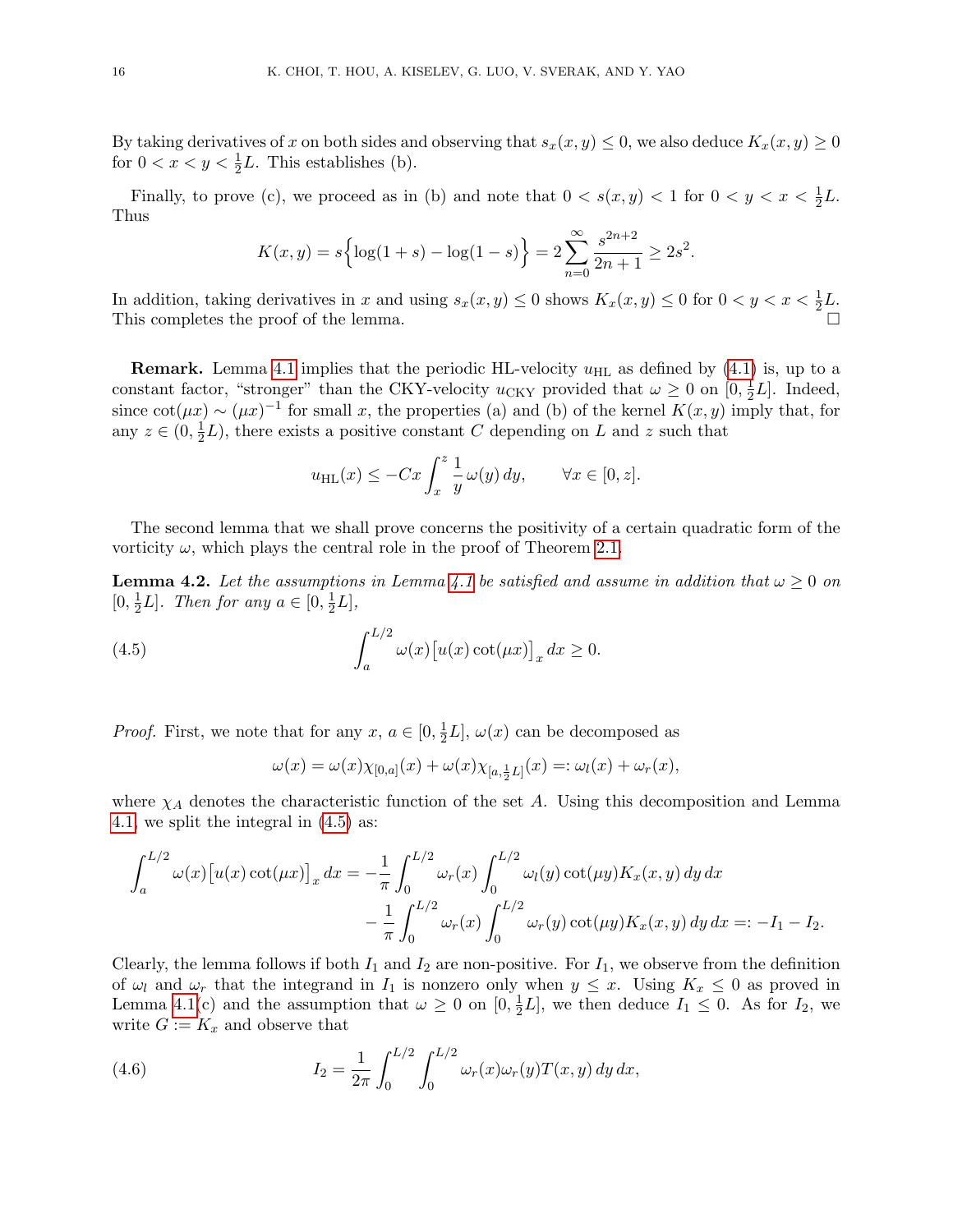where  $T(x, y) = \cot(\mu y)G(x, y) + \cot(\mu x)G(y, x)$ . We shall show that  $T(x, y) \leq 0$  for all  $x, y \in$  $(0, \frac{1}{2})$  $\frac{1}{2}L$ ), which then implies  $I_2 \leq 0$ . To this end, we compute

$$
G(x,y) = -\mu \csc^2(\mu x) \tan(\mu y) \left\{ \log \left| \frac{s+1}{s-1} \right| - \frac{2s}{s^2 - 1} \right\},\,
$$

and then

$$
T(x,y) = -\mu \left[ \csc^2(\mu x) + \csc^2(\mu y) \right] \log \left| \frac{s+1}{s-1} \right| + \mu \left[ \csc^2(\mu x) - \csc^2(\mu y) \right] \frac{2s}{s^2 - 1}.
$$

Thanks to Lemma [4.1\(](#page-14-0)b) and (c), we have

$$
K(x,y) \ge \frac{2s^2}{s^2+1}, \qquad \forall s \ge 0,
$$

which implies that

$$
\log \left| \frac{s+1}{s-1} \right| \ge \frac{2s}{s^2 + 1}, \qquad \forall s \ge 0.
$$

It then follows that

$$
T(x,y) \le -\left\{ \frac{4\mu s \csc^2(\mu x) \sec^2(\mu y)}{s^2 + 1} \right\} \cdot \left\{ \frac{\cos^2(\mu x) - \cos^2(\mu y)}{s^2 - 1} \right\} \le 0, \quad \forall x, y \in (0, \frac{1}{2}L),
$$

and hence  $I_2 \leq 0$ . This completes the proof of the lemma.

**Remark**. The positivity of the integral in [\(4.5\)](#page-15-1) corresponds to the positivity of  $\int_a^1 \omega(x)[u(x)/x]_x dx$ in the CKY-model, and so to Lemma [3.4](#page-12-0) in the whole line case. Indeed, thanks to the local nature of the Biot-Savart law for the CKY model, the positivity of the latter integral follows almost immediately from the definition of the CKY-velocity  $u_{\text{CKY}}$ :

$$
\int_a^1 \omega(x) \big[ u_{\text{CKY}}(x)/x \big]_x \, dx = \int_a^1 \frac{1}{x} \, \omega^2(x) \, dx \ge 0.
$$

In this sense, Lemma [4.2](#page-15-1) is quite surprising since the HL-velocity  $u_{\text{HL}}$  as defined by [\(4.1\)](#page-13-0) does not have such a simple structure. It is the careful analysis of the kernel  $K(x, y)$  (Lemma [4.1\)](#page-14-0) and the symmetrization technique  $(4.6)$  that make the estimate  $(4.5)$  possible.

*Proof of Theorem [2.1.](#page-6-3)* We are going to show a finite time blow up of the quantity

(4.7) 
$$
I(t) := \int_0^{L/2} \theta(x, t) \cot(\mu x) dx.
$$

We claim that this implies the finite-time blowup of the corresponding solution  $(\theta, \omega)$  of the HLmodel [\(1.7\)](#page-1-2). Indeed, applying integration by parts to [\(4.7\)](#page-16-0), we see

<span id="page-16-0"></span>
$$
I(t) = -\frac{1}{\mu} \int_0^{L/2} \theta_x(x, t) \log|\sin(\mu x)| dx,
$$

which can be bounded as follows for some constant  $C > 0$ :

$$
|I(t)| \leq C ||\theta_x(\cdot, t)||_{L^{\infty}} \leq C ||\theta_{0x}||_{L^{\infty}} \exp\biggl\{\int_0^t ||u_x(\cdot, s)||_{L^{\infty}} ds\biggr\}.
$$

Thus if  $I(t)$  blows up at a finite time T, the same must hold true for  $\int_0^t ||u_x(\cdot, s)||_{L^\infty} ds$ . The finite-time blowup of the HL-model then follows from the corresponding Beale-Kato-Majda type condition [\(2.11\)](#page-6-1) for the HL model.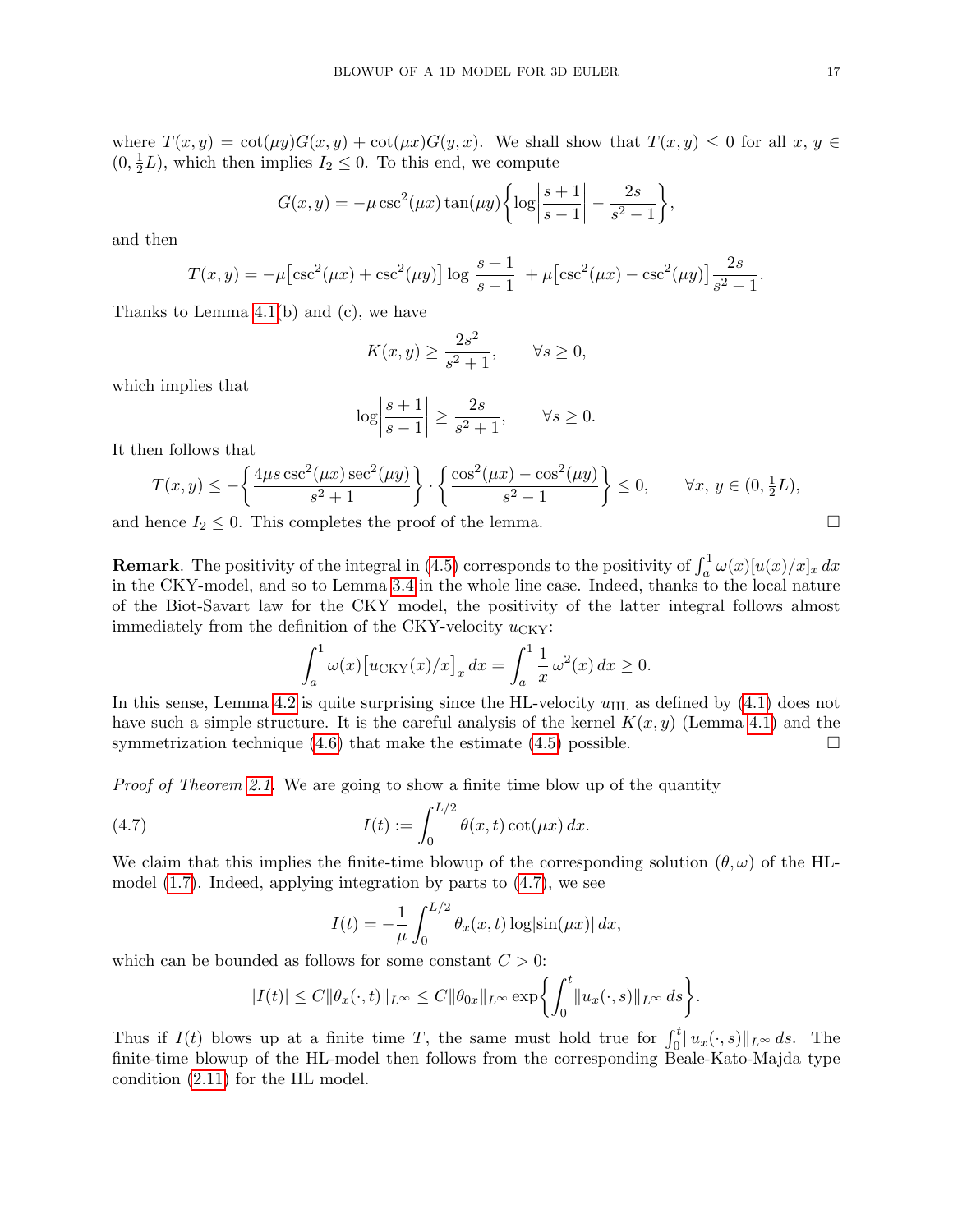To prove the finite time blowup of  $I(t)$ , we assume  $I(0) > 0$  and consider

$$
\frac{d}{dt}I(t) = -\int_0^{L/2} u(x)\theta_x(x)\cot(\mu x) dx
$$

$$
= \frac{1}{\pi} \int_0^{L/2} \theta_x(x) \int_0^{L/2} \omega(y)\cot(\mu y)K(x, y) dy dx,
$$

where in the second step we have used the representation formula  $(4.2)$  from Lemma [4.1.](#page-14-0) According to our choice of the initial data and the properties of the kernel  $K(x, y)$  as proved in Lemma [4.1\(](#page-14-0)a)– (b), we have  $\theta_x$ ,  $\omega \ge 0$  on  $[0, \frac{1}{2}]$  $\frac{1}{2}L$ ,  $K \geq 0$  for  $y < x$ , and  $K \geq 2$  for  $y > x$ . Thus

$$
\frac{d}{dt}I(t) \ge \frac{2}{\pi} \int_0^{L/2} \theta_x(x) \int_x^{L/2} \omega(y) \cot(\mu y) dy dx
$$

$$
= \frac{2}{\pi} \int_0^{L/2} \theta(x) \omega(x) \cot(\mu x) dx =: J(t).
$$

Taking time derivative of  $J(t)$  gives

$$
\frac{d}{dt}J(t) = \frac{2}{\pi} \int_0^{L/2} -(\theta(x)\omega(x))_x u(x) \cot(\mu x) + \theta_x(x)\theta(x) \cot(\mu x) dx
$$
  
=  $\frac{2}{\pi} \int_0^{L/2} \theta(x)\omega(x) (u(x) \cot(\mu x))_x dx + \frac{\mu}{\pi} \int_0^{L/2} \theta^2(x) \csc^2(\mu x) dx =: T_1 + T_2$ 

For  $T_1$ , since  $\theta(x)$  is a nonnegative increasing function on [0, L/2], one has, after integrating by parts

(4.8) 
$$
T_1 = \frac{2}{\pi} \int_0^{L/2} \theta_y(y) \Big[ \int_y^{L/2} \omega(x) (u(x) \cot(\mu x))_x dx \Big] dy \ge 0,
$$

where we applied Lemma [4.2](#page-15-1) to get the inequality.

For  $T_2$ , we can find a lower bound using the Cauchy-Schwarz inequality:

$$
T_2 \ge \frac{\mu}{\pi} \int_0^{L/2} \theta^2(x) \cot^2(\mu x) dx
$$
  
 
$$
\ge \frac{\mu}{\pi} \frac{2}{L} \Big( \int_0^{L/2} \theta(x) \cot(\mu x) dx \Big)^2 \ge \frac{2}{L^2} I(t)^2
$$

Finally we have  $\frac{dJ}{dt} \geq$ 2  $\frac{2}{L^2}I^2$ , implying

(4.9) 
$$
\frac{d}{dt}I(t) \geq J(0) + c_0 \int_0^t I(t)^2 dt \geq c_0 \int_0^t I(t)^2 dt, \qquad c_0 = \frac{2}{L^2},
$$

From this inequality finite time blow up can be inferred in a standard way. We sketch one such argument below.

The inequality [\(4.9\)](#page-17-0) can be equivalently written as

<span id="page-17-0"></span>
$$
g'' \ge 2c_0 g(g')^{1/2}
$$
, where  $g(t) = \int_0^t I^2(s) ds$ .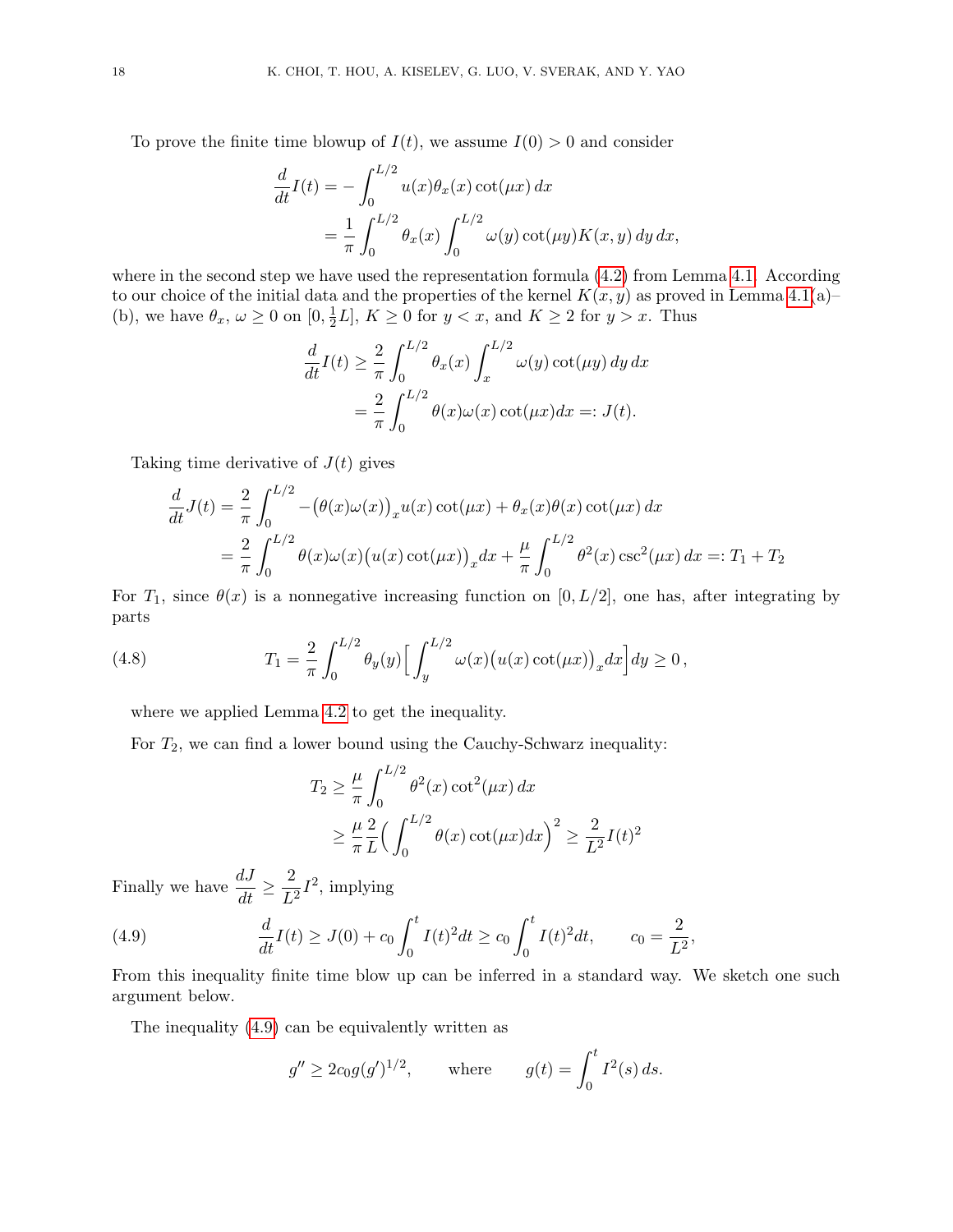Note that  $\alpha := g'(0) > 0$  and  $g(0) = 0$ . It is not difficult to show that if h satisfies the second order differential equation  $h'' = 2c_0h(h')^{1/2}$  for the initial data  $h'(0) = \alpha$  and  $h(0) = 0$ , then  $g \geq h$ as long as these functions are well defined.

By substitution  $f := h'$ , we obtain  $\sqrt{f} \frac{df}{dh} = 2c_0h$ . Solving this equation we see that for  $t > 0$ , h satisfies

$$
(h'(t))^{3/2} = \alpha^{3/2} + \frac{3}{2}c_0h^2(t).
$$

From the differential inequality  $h'(t) \geq \left[\frac{3}{2}\right]$  $\left(\frac{3}{2}c_0h^2(t)\right)^{2/3}$  together with  $h(t_0) > 0$  for any  $t_0 > 0$ , we get finite time blow up for h. Indeed, for any fixed  $t_0 > 0$ , we have  $h(t_0) \ge \alpha \cdot t_0$  from  $h'(t) \ge \alpha$ . Then, for  $t \ge t_0$ , a simple computation leads to  $h(t) \ge \left(\left(\alpha t_0\right)^{-1/3} - \frac{1}{3}\right)$  $rac{1}{3}(\frac{3}{2})$  $\left(\frac{3}{2}c_0\right)^{2/3}(t-t_0)\right)^{-3}$ . It immediately implies the finite-time blowup of  $I = (g')^{1/2}$ . The proof of Theorem [2.1](#page-6-3) is complete.

 $\Box$ 

## 5. Appendix

In this appendix we prove bounds on the kinetic energy as well as other norms of the velocity  $u$ in the periodic HL-model, showing that they remain finite at the blow up time. We will consider a class of initial data which is smaller than the entire set for which we prove finite time blow up. With more technical effort, we can generalize the bounds below to a larger class; however our main point is to provide blow up examples with finite kinetic energy. We therefore choose to work with the smaller class to reduce technicalities.

In the blow up scenario for the L-periodic HL model, we assumed that  $\omega_0$  and  $\theta_{0x}$  are smooth and odd with respect to 0 and  $L/2$ , and  $\omega_0, \theta_{0x} \ge 0$  on  $[0, \frac{1}{2}]$  $\frac{1}{2}L$ . Let us assume, in addition, that  $\omega_0$ and  $\theta_{0x}$  vanish on [L/4, L/2]. Then Lemma [4.1](#page-14-4) implies that this remains true for all times.

Proposition 5.1. *Suppose that the initial data to the periodic HL-model are as described above. Then while the solution remains regular, the fluid velocity* u *satisfies*

(5.1) 
$$
||u(\cdot,t)||_{BMO} \leq C (||\omega_0||_{L^1} + ||\theta_0||_{L^\infty} t).
$$

*In particular, the right hand side of* [\(5.1\)](#page-18-0) *also bounds any*  $L^p$ ,  $p < \infty$ , *norm*  $||u||_{L^p}$ , *with a constant dependent on* p.

*Proof.* The first observation is that

<span id="page-18-0"></span>
$$
\partial_t \int_0^{L/2} \omega(x, t) dx = \int_0^{L/2} \theta_x dx - \int_0^{L/2} u \omega_x dx.
$$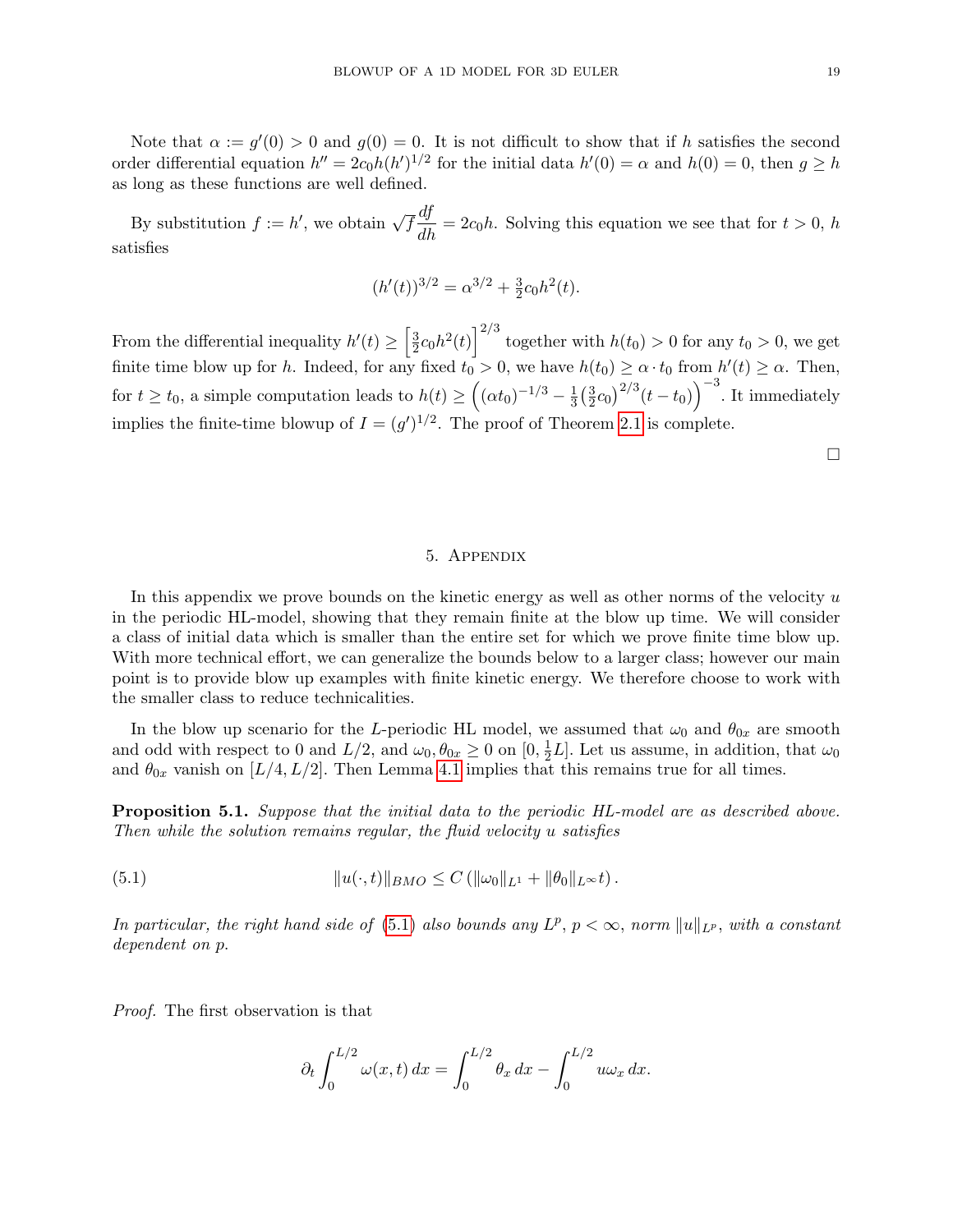The first integral on the right hand side is bounded by  $2\|\theta_0\|_{L^{\infty}}$ . In the second integral, while the solution remains smooth, we can integrate by parts to obtain

$$
-L\int_0^{L/2} u\omega_x dx = L\int_0^{L/2} u_x \omega dx =
$$
  

$$
\int_0^{L/2} \omega(x) P.V. \int_0^L \cot(\mu(x-y))\omega(y) dy dx =
$$
  

$$
\int_0^{L/2} \omega(x) P.V. \int_0^{L/2} \cot(\mu(x-y))\omega(y) dy dx
$$
  

$$
-\int_0^{L/2} \omega(x) \int_0^{L/2} \cot(\mu(x+y))\omega(y) dy dx,
$$

where  $\mu = \pi/L$  as before. Here we used  $\omega(L - x) = -\omega(x)$  when transforming the last integral. Now

$$
\int_0^{L/2} P.V. \int_0^{L/2} \cot(\mu(x-y)) \omega(y) \omega(x) dy dx = 0
$$

by symmetry. On the other hand,

$$
\int_0^{L/2} \int_0^{L/2} \cot(\mu(x+y)) \omega(y) \omega(x) dy dx \ge 0
$$

since the support of  $\omega$  lies in [0, L/4] for all times by our choice of the initial data and Lemma [4.1.](#page-14-4) Thus we get

$$
\int_0^{L/2} \omega(x, t) dx \le \int_0^{L/2} \omega_0(x) dx + 2||\theta_0||_{L^\infty} t.
$$

Due to solution symmetries and choice of the initial data, this implies the key estimate

(5.2) 
$$
\|\omega(\cdot,t)\|_{L^1} \le \|\omega_0\|_{L^1} + 2\|\theta_0\|_{L^\infty} t
$$

for all t while the solution remains smooth. Now the bound on  $||u||_{L^2}$  follows by a simple direct estimate using [\(4.1\)](#page-13-0):

<span id="page-19-0"></span>
$$
u(x) = \frac{1}{\pi} \int_0^L \omega(y) \log|\sin[\mu(x-y)]| dy.
$$

More generally, [\(4.1\)](#page-13-0) also implies the bound  $||u||_{BMO} \leq C||\omega||_{L^1}$ . Indeed, it is not difficult to see that the function  $\log|\sin(\mu(x-y))|$  belongs to BMO (see e.g. [Stein \(1993\)](#page-21-5) for the  $\log|x|$  case). Then the formula [\(4.1\)](#page-13-0) above and [\(5.2\)](#page-19-0) show that u is a convolution of BMO function with an  $L^1$ density, leading to  $||u||_{BMO} \leq C||\omega||_{L^1}$  bound and so to [\(5.1\)](#page-18-0). The bound on the  $L^p$  norm of u for any  $p < \infty$  follows from the BMO bound.

### **ACKNOWLEDGEMENT**

KC has been partially supported by the NSF FRG Grant DMS-1159133. TH and GL have been partially supported by the NSF FRG Grant DMS-1159138 and the DOE Grant DE-FG02- 06ER25727. AK has been partially supported by the NSF-DMS Grants 1412023 and 1535653, and he also acknowledges support from the Guggenheim Fellowship. VS has been partially supported by the NSF-DMS Grants 1101428 and 1159376. YY has been partially supported by the NSF-DMS Grants 1104415, 1159133 and 1411857.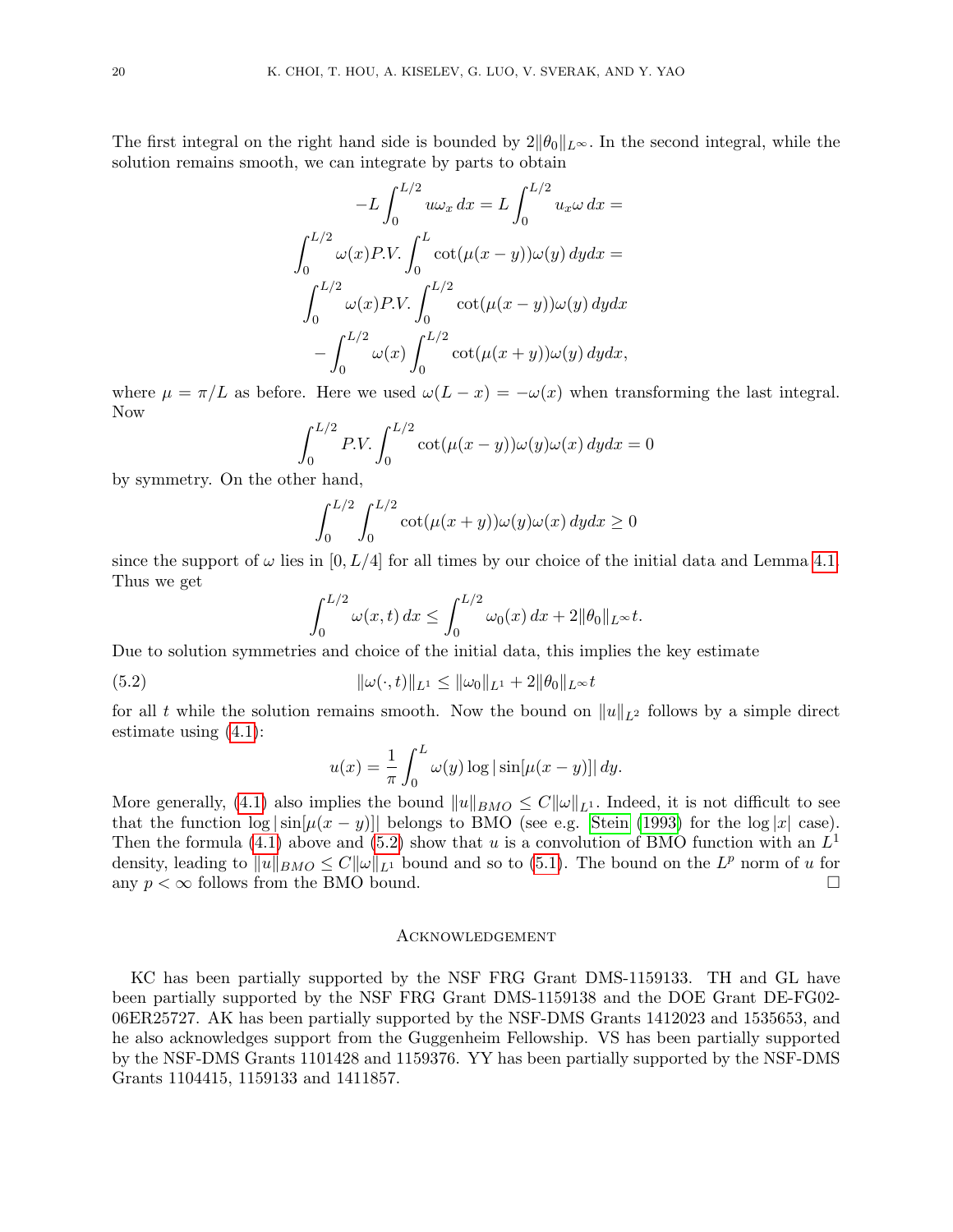#### **REFERENCES**

- <span id="page-20-18"></span>J. T. Beale, T. Kato, and A. Majda, "Remarks on the breakdown of smooth solutions for the 3-D Euler equations", Commun. Math. Phys. 94, 61–66 (1984).
- <span id="page-20-16"></span>J. Bourgain, D. Li, "Strong ill-posedness of the incompressible Euler equation in borderline Sobolev spaces", arXiv:1307.7090.
- <span id="page-20-20"></span>J. Bourgain, D. Li, "Strong illposedness of the incompressible Euler equation in integer  $C<sup>m</sup>$  spaces", arXiv:1405.2847.
- <span id="page-20-2"></span>J. M. Burgers, "A mathematical model illustrating the theory of turbulence", edited by Richard von Mises and Theodore von Kármán, Advances in Applied Mechanics, pp. 171–199. Academic Press, Inc., New York, N. Y. (1948).
- <span id="page-20-10"></span>A. Castro and D. Córdoba, "Infinite energy solutions of the surface quasi-geostrophic equation", Adv. Math. 225, 1820–1829 (2010).
- <span id="page-20-12"></span>K. Choi, A. Kiselev, and Y. Yao, "Finite time blow up for a 1D model of 2D Boussinesq system", Commun. Math. Phys. 334, 1667–1679, (2015).
- <span id="page-20-21"></span>P. Constantin, "The Euler equations and nonlocal conservative Riccati equations", Internat. Math. Res. Notices, no. 9, 455–465 (2000).
- <span id="page-20-4"></span>P. Constantin, P. D. Lax, and A. Majda, "A simple one-dimensional model for the three-dimensional vorticity equation", Comm. Pure Appl. Math. 38, 715–724 (1985).
- <span id="page-20-9"></span>P. Constantin, A. Majda, E. Tabak, "Formation of strong fronts in the 2-D quasigeostrophic thermal active scalar", Nonlinearity 7, 1495–1533 (1994).
- <span id="page-20-7"></span>A. Córdoba, D. Córdoba, and M. A. Fontelos, "Formation of singularities for a transport equation with nonlocal velocity", Ann. Math. 162, 1377–1389 (2005).
- <span id="page-20-19"></span>R. Danchin, "Remarks on the lifespan of the solutions to some models of incompressible fluid mechanics", Proc. Amer. Math. Soc. 141, 1979–1993 (2013).
- <span id="page-20-5"></span>S. De Gregorio, "On a one-dimensional model for the three-dimensional vorticity equation", J. Stat. Phys. 59, 1251–1263 (1990).
- <span id="page-20-6"></span>S. De Gregorio, "A partial differential equation arising in a 1D model for the 3D vorticity equation", Math. Methods Appl. Sci. 19, 1233–1255 (1996).
- <span id="page-20-13"></span>A. Einstein, "The causes of the formation of meanders in the courses of rivers and of the so-called Baer's law", Die Naturwissenschaften 14 (1926); English translation in Ideas and Opinions, 1954; availble online at http://people.ucalgary.ca/˜kmuldrew/river.html.
- <span id="page-20-14"></span>S. Gustafson, K. Kang, T.-P. Tsai, "Regularity criteria for suitable weak solutions of the Navier-Stokes equations near the boundary", J. Differ. Equations 226, 594–618 (2006).
- <span id="page-20-17"></span>R. T. Glassey, "On the blowing up of solutions to the Cauchy problem for nonlinear Schrödinger equations", J. Math. Phys. 18, 1794–1797 (1977).
- <span id="page-20-3"></span>E. Hopf, "The partial differential equation  $u_t + uu_x = \mu u_{xx}$ ", Comm. Pure Appl. Math. 3, 201–230 (1950).
- <span id="page-20-11"></span>T. Y. Hou and, G. Luo "On the finite-time blowup of a 1D model for the 3D incompressible Euler equations", arXiv:1311.2613 [math.AP].
- <span id="page-20-8"></span>A. Kiselev and V. Sverak, "Small scale creation for solutions of the incompressible two dimensional Euler equation", Annals of Math. 180, 1205–1220, (2014).
- <span id="page-20-0"></span>G. Luo and T. Y. Hou, "Potentially Singular Solutions of the 3D Axisymmetric Euler Equations", PNAS 111, 12968–12973, (2014).
- <span id="page-20-1"></span>G. Luo and T. Y. Hou, "Toward the Finite-Time Blowup of the 3D Incompressible Euler Equations: a Numerical Investigation". SIAM Multiscale Modeling and Simulation 12, 1722–1776, (2014).
- <span id="page-20-15"></span>A. Majda and A. Bertozzi, Vorticity and Incompressible Flow, Cambridge University Press (2002).